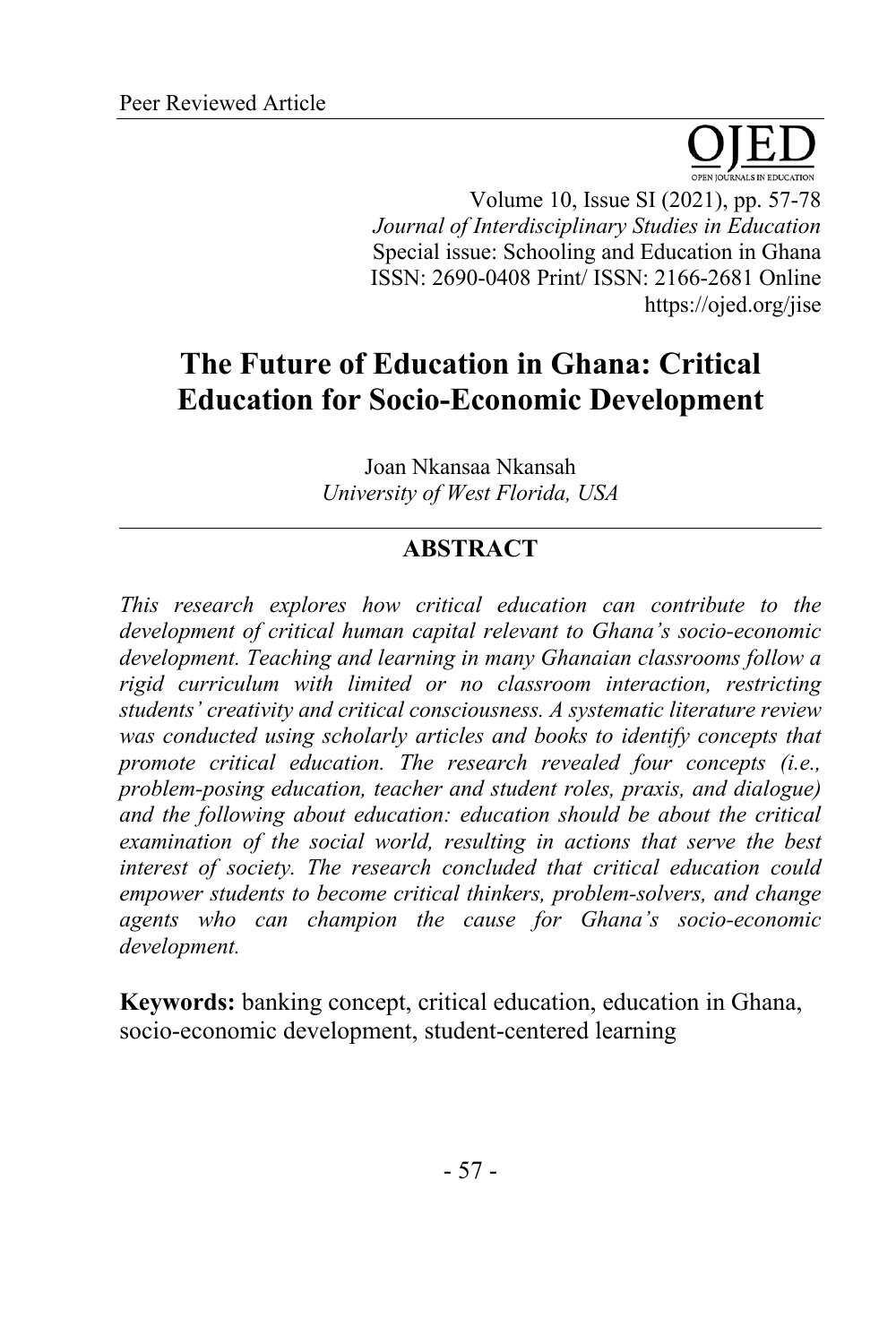#### **INTRODUCTION**

**E**ducation in Ghana has received high priority since independence from Britain in 1957, while at the same time, educators have grappled with the challenge of designing and implementing a model of education that meets the expectations for national development (Arnot, 2008; Sefa Dei & Opini, 2007). As a result of this challenge, education in Ghana has been subjected to series of reforms through various laws and Acts, including the Education Act of 1961 for free universal and compulsory education, the Education Act of 1987 for the whole school development program, and the Education Act of 1996 for the free compulsory universal basic education (MacBeath, 2010; Nudzor, 2014).

Since independence, several governments, starting with the first republic, have made attempts to decolonize the minds of Ghanaians by rewriting a new form of educational curriculum that has no semblance of the colonial past. For instance, the 1987 and 1996 education reforms promoted child-centered literacy by improving the quality of classroom teaching and learning (MacBeath, 2010; Nudzor, 2014). The 2007 education reform, on the other hand, modernized the technical and vocational courses and made them relevant for application in the job market. However, some features of the Ghana educational curriculum can still be traced back to the British colonial past. The current instructional delivery methods practiced in Ghanaian educational institutions still bear the remnants of British colonization. For instance, key elements in the dominant instructional methods in Ghana, including the rigid curriculum with limited or no discussions and interaction in the classroom, are the legacy of British colonial rule (Kumar, 1991; Sefa Dei & Opini, 2007; Segura, 2009). The classroom layouts with textbooks usage and rigid timetables are carry-overs from the British colonial education influences. Again, the traditional instructional method characterized by the banking concept (Freire, 2008) of memorization and repetition in the educational system are attributes of the British colonial education legacy. Needless to say, Ghana does not need to continue practicing an education that was introduced to further the agenda of the British Crown.

Education during the British colonial era was established to create a class of low-level bureaucrats and clerks who would occupy administrative positions that supported colonial rule (Gupta, 2006; Kumar, 1991; Segura, 2009). Education was defined as being fluent in the three Rs (i.e., reading, writing, arithmetic), which was the qualification for employment into administrative positions. The educational system was highly structured with a content-based curriculum and a government-administered national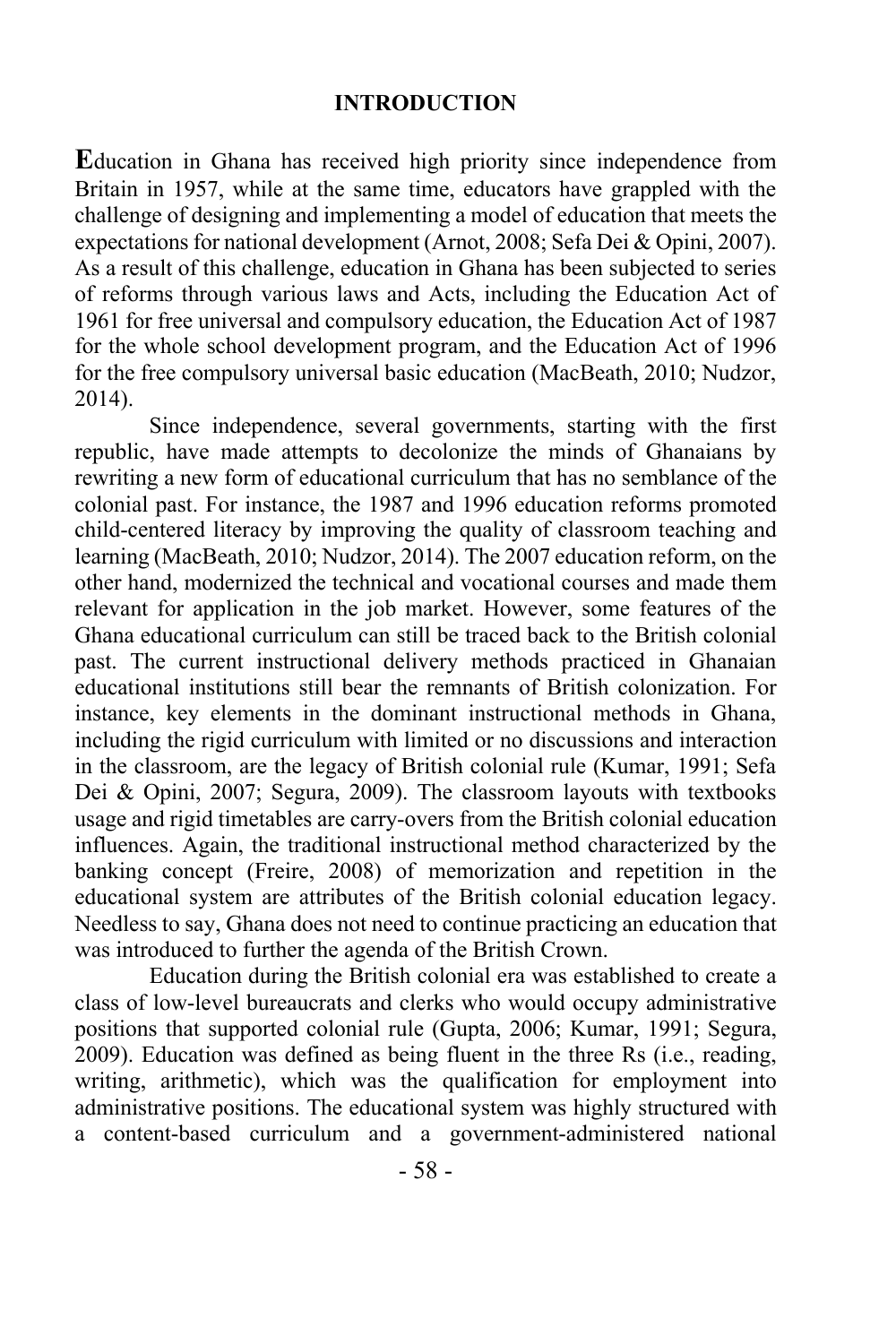examination system that required students to reproduce textbook information. Therefore, the instructional delivery method was rigorously exam-oriented, emphasizing reproductive knowledge rather than independent thinking. This education restricted creative thinking and critical consciousness for both students and teachers. As argued by Antwi (1992) and Segura (2009), the curriculum for instruction had no relevance to the local people and was only established to promote the British colonial agenda.

A curriculum for instruction and learning that had no relevance to the Ghanaian people during the colonial era should not be practiced in contemporary Ghana. Ghana needs an educational curriculum that will develop the critical human capital relevant to its socio-economic development. Education in general and, particularly, education at the tertiary level needs to serve the purpose of preparing students to be proactive and critical thinkers capable of taking actions that transform their lives and the entire society. Therefore, Ghanaian higher education should nurture students with a sense of open-mindedness, logic, and critical consciousness required to build productive citizens for socio-economic development.

This systematic literature review examines how Ghana can leverage critical education to develop critical human capital and socio-economic development resources. McLaren (1998) defined critical education or pedagogy as "a way of thinking about, negotiating, and transforming the relationship among classroom teaching, the production of knowledge, the institutional structure of the school, and the social and material relations of the wider society" (p. 45). Critical human capital refers to the appropriate knowledge and skills of citizens a nation can leverage to further its development goals. This research answers the question: What concepts promote critical education for the development of critical human resources relevant to Ghana's socio-economic development? The paper begins with a discussion of the research method employed in this secondary research. The research method section is followed by a review of the literature discussing Ghana's education system, focusing on precolonial, colonial, postcolonial education. The literature review section also discusses the issues and challenges in education practice that warrant the need for this research (i.e., insufficient education of critical human capital for Ghana's socio-economic development). The paper further presents a discussion of the findings relative to the concepts that promote critical education. Next, the paper presents more discussions by situating the research findings into the current educational climate in Ghana and offering conclusions based on the findings. The last section of the paper provides a discussion of the implications of the research for scholarly literature, educational policy, and practice.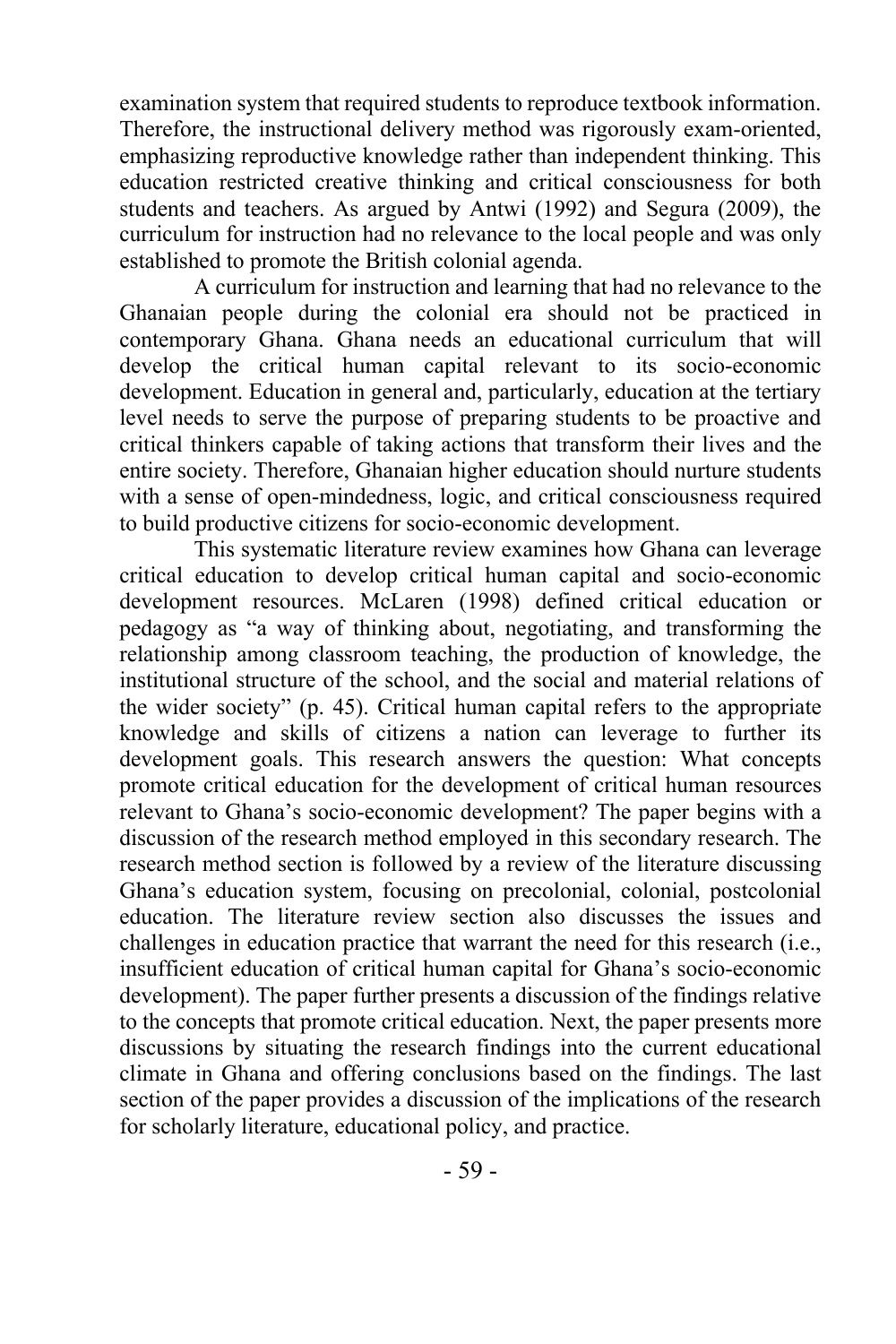#### **RESEARCH METHOD**

The researcher conducted a systematic literature review to collect relevant data for this research. A systematic literature review involves the process of identifying, selecting, and critically appraising scholarly literature or research with the purpose of answering a research question (Dewey  $\&$ Drahota, 2016). The researcher used the University of West Florida libraries as the primary source for gathering scholarly articles and books for the review. The researcher used online search engines such as OneSearch, eJournals, and Google scholar to collect data using the following keywords: critical education, education in Ghana, banking concept, critical pedagogy, instructional delivery methods, student-centered learning, socio-economic development. The researcher compiled approximately 92 resources, including books, journal articles, website publications, and news articles. Based on the literature gathered and reviewed, the researcher developed an annotated bibliography to easily identify the similarities and differences in literature, which reduced the relevant literature to 66. Afterward, the researcher identified the common themes and created a literature synthesis matrix that ensured the credibility and reliability of the findings (Roberts, 2010). A synthesis matrix is a technique for synthesizing literature for credibility. The matrix assisted the researcher in linking studies together and categorizing common themes that appear across the gathered literature sources. The common themes were developed as findings to answer the research question. Table 1 illustrates a sample of how literature was synthesized. The stub heading represents the gathered literature sources. The left column represents the common themes identified in the sources. The asterisks indicate the sources where the common themes were found.

## **Table 1**

| Common                       | Source | Source | Source | Source | Source | Source |
|------------------------------|--------|--------|--------|--------|--------|--------|
| Themes                       |        |        | 3      |        |        | O      |
| Problem-posing<br>education  | $\ast$ | $\ast$ | *      | *      | $\ast$ |        |
| Teacher and<br>student roles | $\ast$ |        | $\ast$ |        |        | $\ast$ |
| Praxis                       | $\ast$ |        |        | $\ast$ |        | $\ast$ |
| Dialogue                     | $\ast$ | $\ast$ |        | $\ast$ |        |        |

*Literature Synthesis Matrix Sample*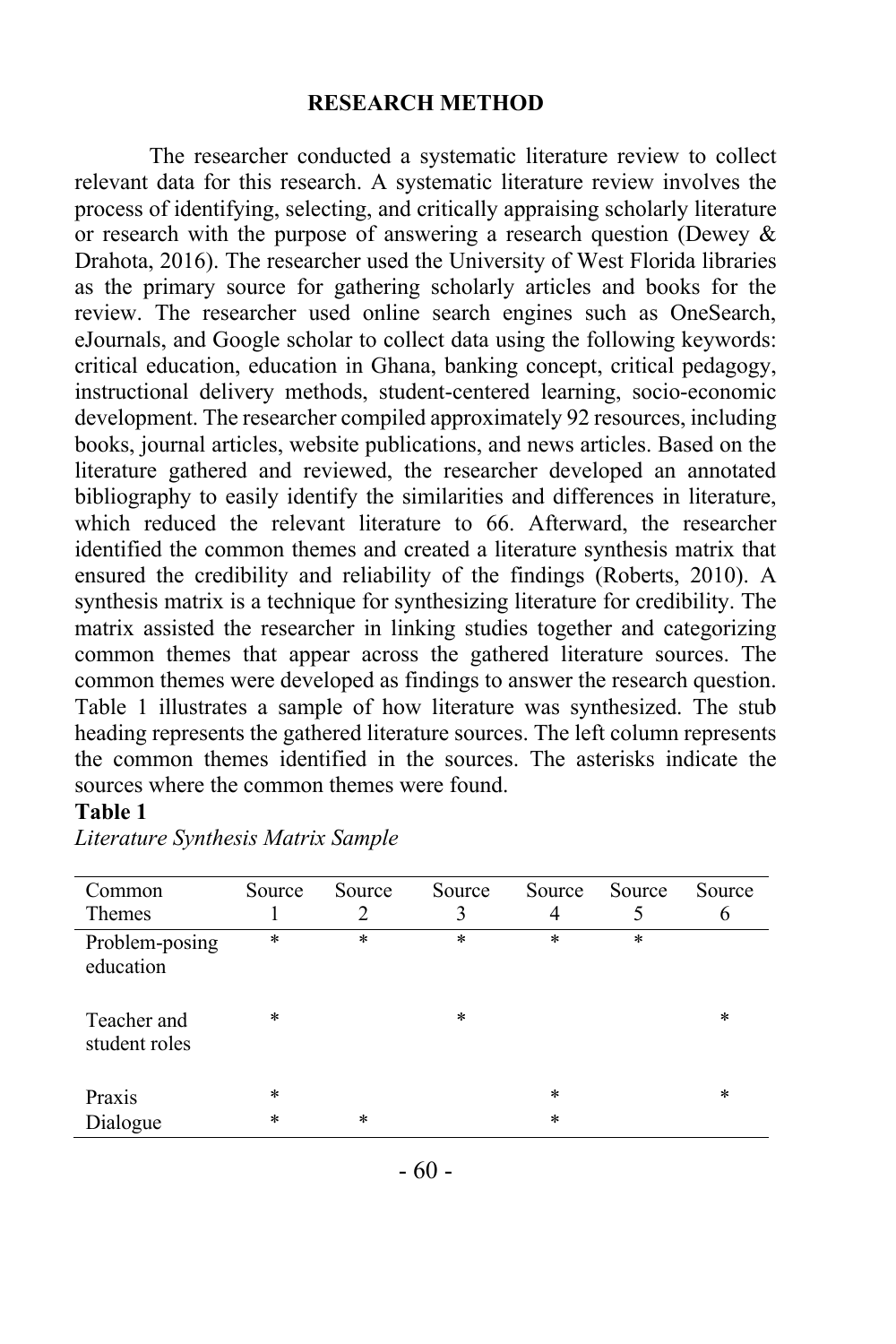## **LITERATURE REVIEW**

### **The Education System in Ghana**

Ghana's education system is divided into three educational levels: basic, second cycle, and tertiary (Anamuah-Mensah, 2007; Ministry of Education, Republic of Ghana, 2018). The basic education comprises two years of kindergarten, six years of primary, and three years of junior high school. The second cycle level is made up of three years of high school. The tertiary level comprises two to four years of education, which includes polytechnics, colleges, and universities (Anamuah-Mensah, 2007; Ministry of Education, Republic of Ghana, 2018). The tertiary education system in Ghana was established to address the following aspects of society's human capital:

- develop the intellectual and analytical capabilities of individuals;
- develop the capacity to conduct research and draw meaningful conclusions;
- produce individuals with the ability to adapt and apply research findings to the developmental needs of society;
- produce high functioning human capital with the capacity to meet the ever-changing demands of society; and
- produce individuals with nationalistic tendencies who also appreciate international relations and world peace (Anamuah-Mensah, 2007; Anamuah-Mensah Committee, 2002; Ministry of Education, Republic of Ghana, 2018).

## **Evolution of Ghana's Education System**

Education has always been a priority in Ghana (MacBeath, 2010; Sefa Dei & Opini, 2007). However, the constant quest for a model of education that meets the expectations of Ghanaians and, thus, suits the needs of the country has subjected education over the years to a series of changes. The first president of Ghana, Kwame Nkrumah, perceived education as an opportunity to build the requisite human resources the country needed for development after independence from Britain (Sefa Dei & Opini, 2007). Thus, he introduced free education and established social interventions that would assist in building the capacity of Ghanaians (MacBeath, 2010). During his term as president, Nkrumah established Ghana Education Trust Schools, hospitals, roads, factories, and state corporations with the intention of not only educating Ghanaians but also creating employment for them after school. With these measures in place, Ghana was set to be self-sufficient and not rely on or need assistance from foreign countries.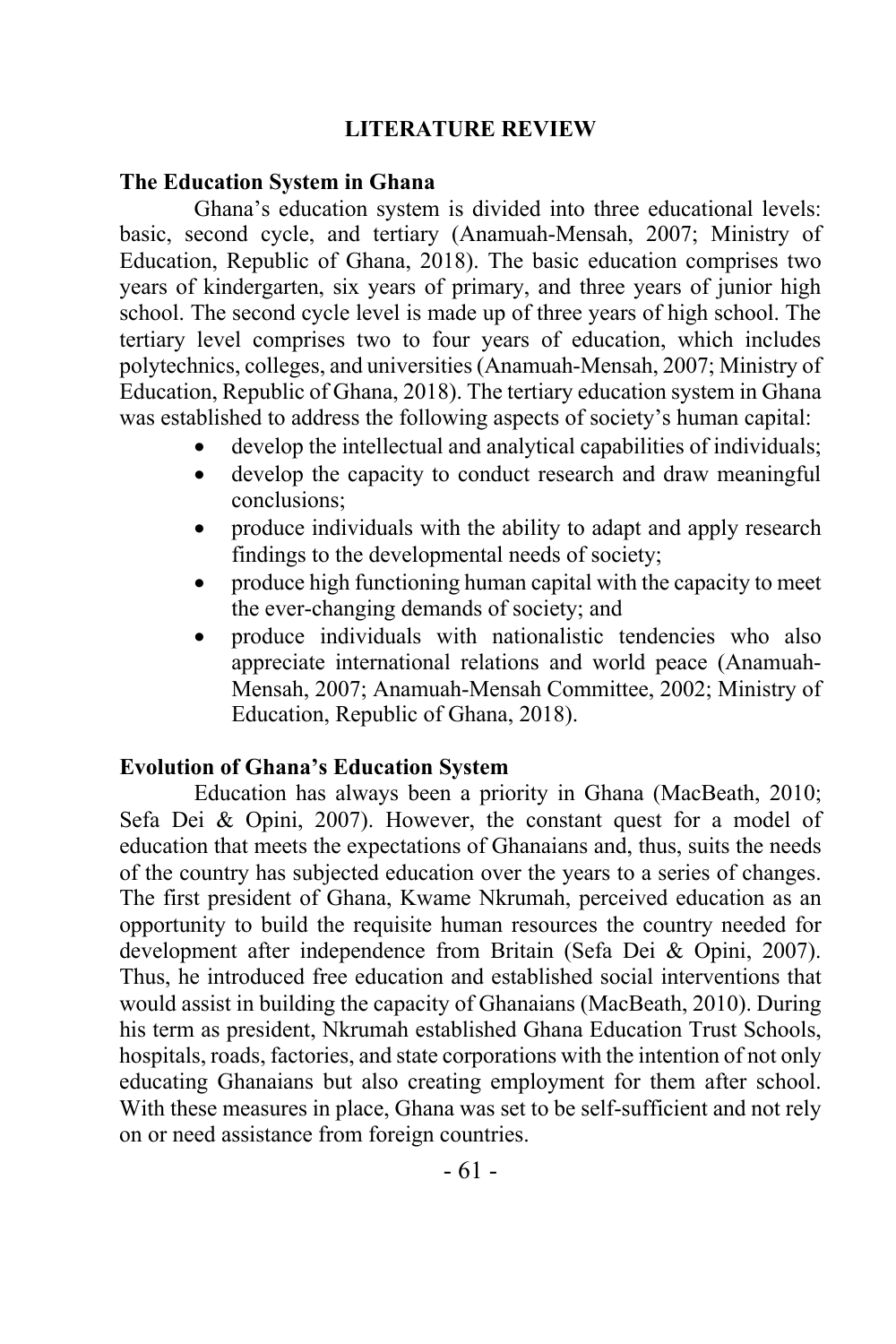In 1961, the Education Act established a free universal and compulsory education (Adu-Gyamfi et al., 2016; MacBeath, 2010). This law increased attendance, which necessitated the need to build more elementary and middle schools. However, this era was short-lived with the overthrow of Nkrumah in 1966 (Kingsley, 2007; MacBeath, 2010). After a decade of military coup d'état accompanied by political instability, corruption, and mismanagement of public goods and services, the 1961 Education Act was no longer operational (MacBeath, 2010; Mfum-Mensah, 2009). Thus, by the 1980s, the educational system in Ghana was not functioning properly, and the zeal and excitement for education by Ghanaians were also lost.

Ghana's dysfunctional education system gained some redirection by the late 1980s. The 1987 Education Act established the Whole School Development Programme (WSD) to address the educational issues of the country. With the introduction of the new act, a national literacy campaign was launched to cater to school dropouts and adult learners. Also, the timeframe for schooling was reduced from 17 years to 12 years (MacBeath, 2010; Sefa Dei & Opini, 2007). These new adjustments in the education system made it possible for children, whether rural or urban, rich or poor, to have access to affordable education.

In 1996, under the leadership of President Rawlings, the Free Compulsory Universal Basic Education (FCUBE) was established to address the quality of education at the basic level (Adu-Gyamfi et al., 2016; Nudzor, 2014). The FCUBE sought to improve quality in teaching and learning, management efficiency, and increased access and participation in education (Akyeampong, 2004; Nudzor, 2014). The objectives of FCUBE coincided with the goals of the 1987 WSD program. Both reforms promoted a childcentered literacy by improving the quality of classroom teaching and learning, efficient management of resources, and community involvement and participation in the delivery of education (MacBeath, 2010; Nudzor, 2014). However, the aims of the two reforms could not be realized due to inadequate support and human resource (Osei, 2010). Osei (2010) explained that teachers did not fully comprehend the rationale for the reforms, and therefore were not capable of engaging and implementing the necessary change. Also, teachers did not receive the support and full backing as public intellectuals charged with the important task of social and moral formation.

In 2007, new education reforms were launched under the leadership of President Kufuor (Adu-Gyamfi et al., 2016; MacBeath, 2010). This policy introduced a new structure for the junior high school and the senior high school systems. Junior high school was an entry point to senior high school, and the completion of senior high school had the option of pursuing tertiary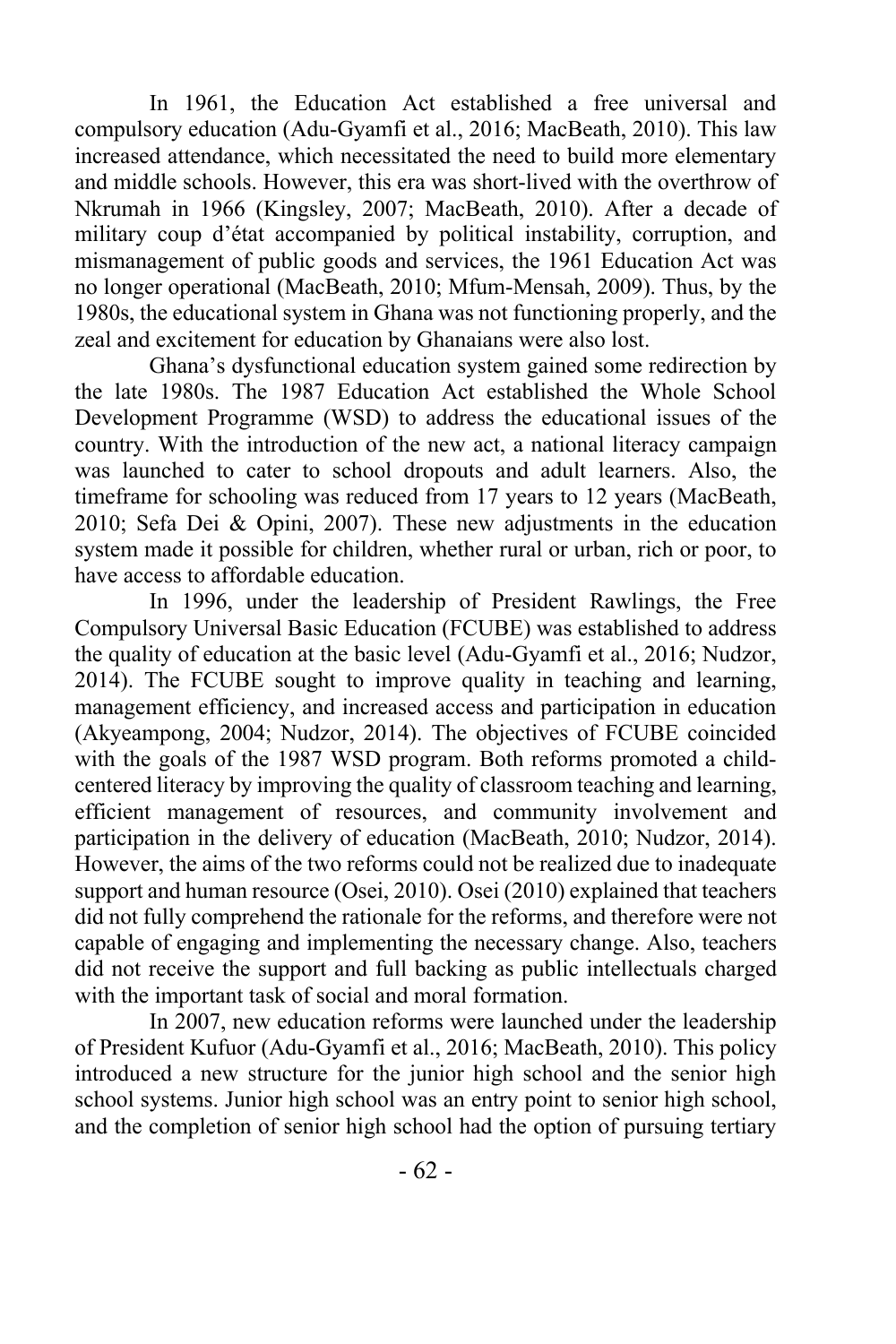education or entering into the job market. A key component of the reform was modernizing the courses, especially technical and vocational courses, and making them relevant for application in the job market. Thus, the 2007 education reform sought to enhance Ghana's human resources and equipped Ghanaians with the skills to address the demands of the ever-growing economy.

## **Education in Ghana: Precolonial, Colonial, and the British Colonial Legacy**

Education in Ghana before colonization and European influence was an informal process of community members preparing the next generation (McWilliam & Kwamena-Poh, 1975; Obeng, 2002). The home was the first school with parents and other community elders serving as teachers imparting life as the curriculum. The learning process was by observing parents and the older community members. The purpose of the first school was to inculcate quality health and appropriate character into the younger community members. The second school involved the transfer of beliefs, culture, and history, which would equip the younger generation with the requisite skills for full participation in the social life of the community (McWilliam  $\&$ Kwamena-Poh, 1975; Odaga & Heneveld, 1995).

Precolonial education in Ghana was a collective approach. It was a shared responsibility of ensuring that the younger generation learned from the older generation (McWilliam & Kwamena-Poh, 1975; Obeng, 2002). Since the education of children was a collaborative effort, the entire community also shared in the success or failure of the learning process. Fathers and mothers passed on gender roles to their sons and daughters, respectively (Odaga & Heneveld, 1995). Thus, the education of children occurred with the communities through observation and practical experience.

The British, during colonization, perceived education as essential to indirect rule (Segura, 2009). The British begun importing Western formal education and used the school as a means to educate locals who would serve as intermediaries between them and the local people (MacBeath, 2010; Segura, 2009). Merchants seeking interpreters to promote their business served as educators. The missionaries also joined the education cause but were only interested in spreading information about the gospel (Antwi, 1992; McWilliam & Kwamena-Poh, 1975). Soon, schools were established, and children were separated from their families to isolated locations to pursue education. Away from their families, the children were cut off from their native culture, and the Western culture was imposed on them (MacBeath, 2010; Segura, 2009). According to Antwi (1992) and McWilliam and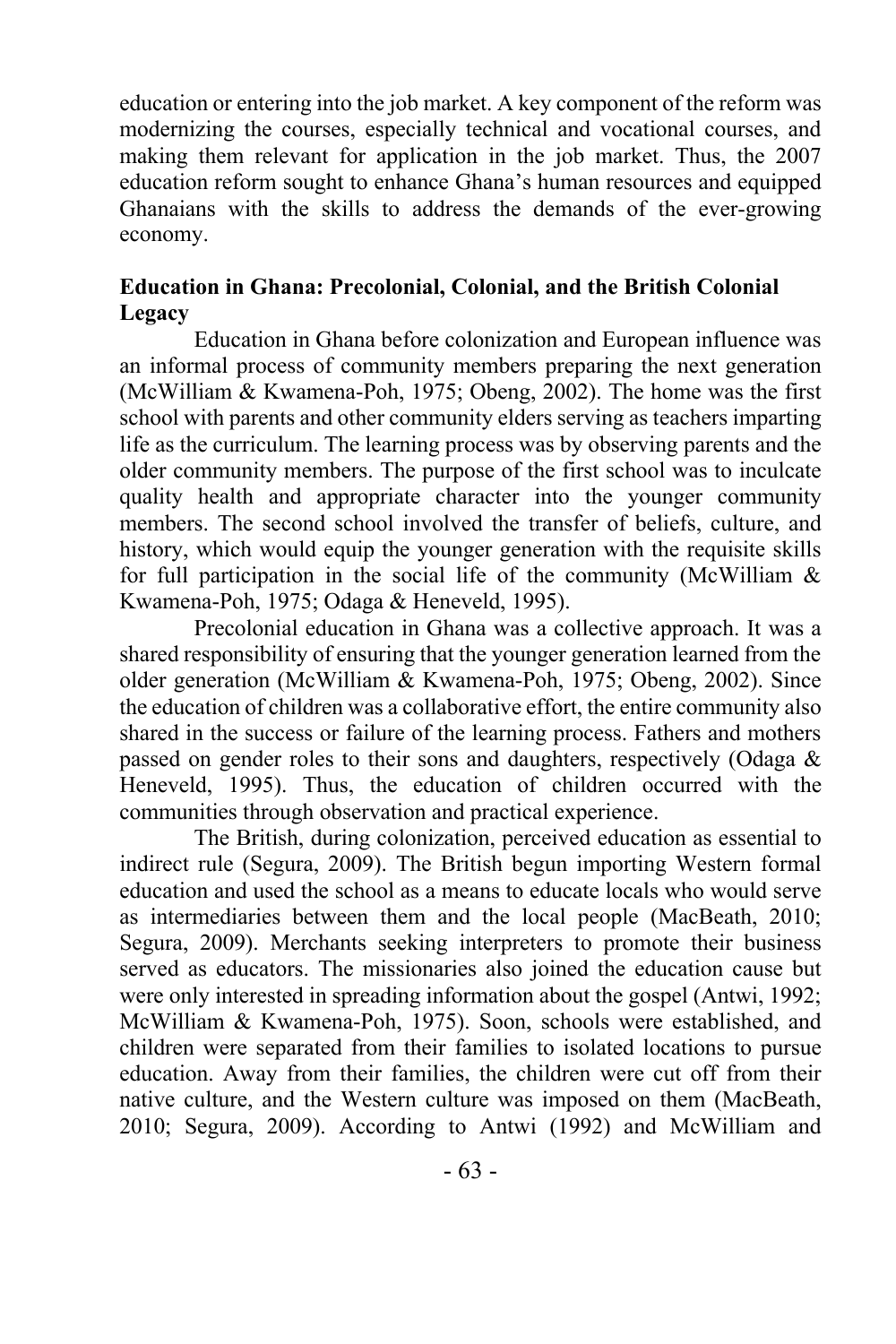Kwamena-Poh (1975), the colonial education system translated to schooling for the elite, imposing language, knowledge, and culture by creating new breeds of elites from the locals who remained loyal to the values and culture of their colonial masters.

The British education system during colonization had the same agenda in all the colonies; to create a class of low-level bureaucrats and clerks who would occupy administrative positions that supported colonial rule (Gupta, 2006; Kumar, 1991; Segura, 2009). According to Macaulay (1835), the British did not intend for the education system to educate the masses but rather form a class of clerks who may serve as interpreters between the British and the local people; a class of people, who although local by blood and color, have acquired English tastes, opinions, intellect and morals (as cited in Alexander, 2001). Thus, the curriculum for instruction had no relevance to the local people and only produced a class of people who considered themselves elite and were loyal to the British Crown and its colonial agenda.

Ghanaian governments over the years, since independence, have made several attempts to rewrite the British colonial legacy (Arnot, 2008; Sefa Dei & Opini, 2007). Starting with Nkrumah, his vision for Ghana was an independent nation with an entirely new identity without any semblance of the colonial past (Arnot, 2008; MacBeath, 2010). Nkrumah, however, did not succeed in decolonizing the minds of the Ghanaian people. Over 60 years since independence, there are still features in the Ghanaian education system that can be traced back to the colonial past (Segura, 2009). Elements in the dominant instructional methods in Ghana, such as rigid curriculum with limited or no discussions and interaction in the classroom, are the legacy of British colonial rule (Kumar, 1991; Sefa Dei & Opini, 2007). The British established specific political structures to reinforce colonial rule (Kumar, 1991). Education was one of such structures that served the purpose of training individuals for roles that supported the colonization agenda of the British (Kumar, 1991; MacBeath, 2010; Segura, 2009).

The British designed and constructed knowledge as a tool for social control (Kumar, 1991; MacBeath, 2010). Thus, people received education to be fluent in the three Rs (i.e., reading, writing, arithmetic), which could qualify them for administrative positions such as clerks in the colony. This education system restricted creative thinking and critical consciousness for both teachers and students. According to Crook (2003), the British created a core and compulsory national curriculum, thereby leaving no room or time for alternative curricula activities, which would develop the critical competencies of students.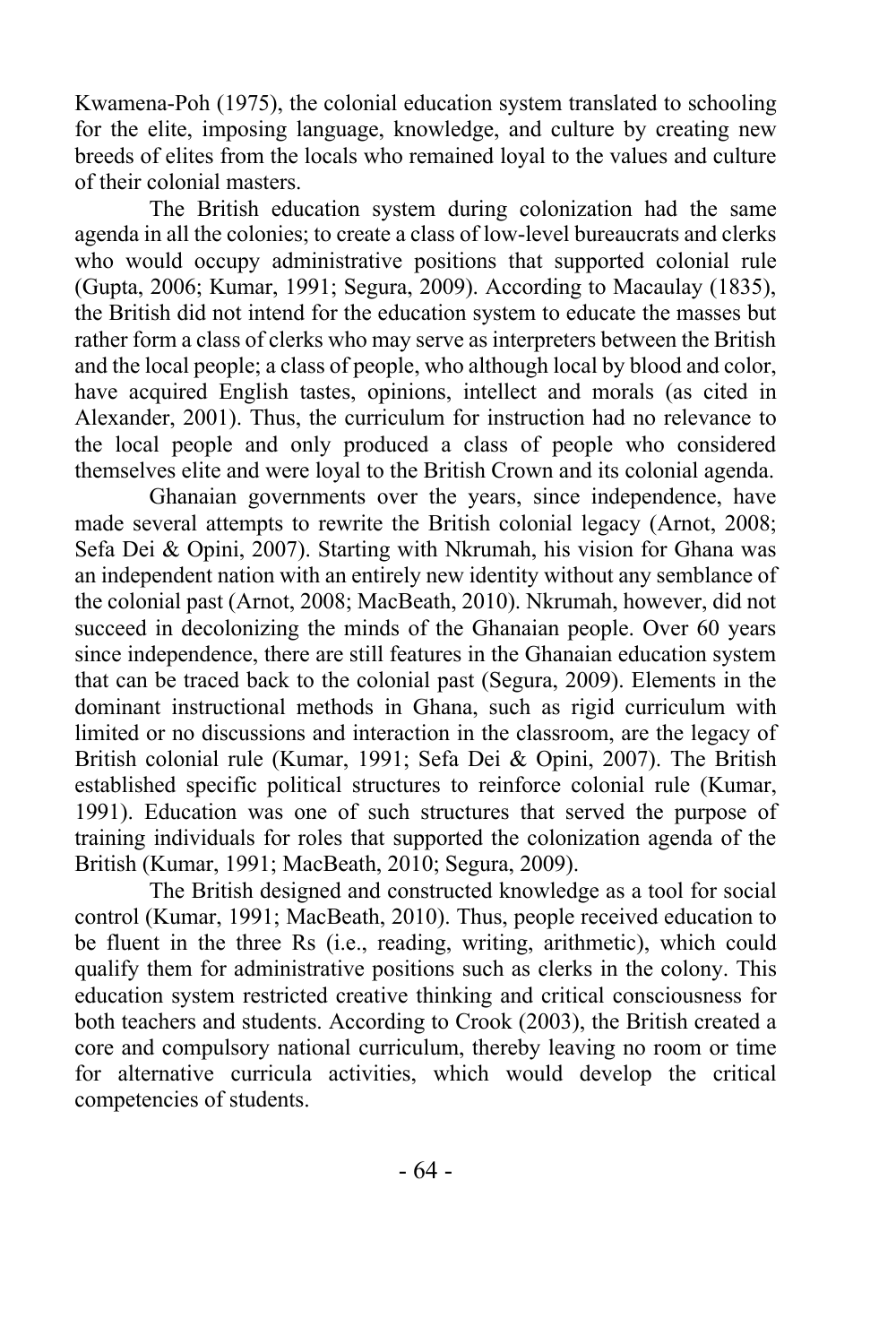British colonial education structures and teaching styles persist in the current instructional methods practiced in schools in Ghana. The classroom layouts with textbooks usage and rigid timetables and starting times are all Western education influences. The traditional instructional method or banking concept (Freire, 2008) of memorization and repetition in the educational system are attributes of the British colonial legacy. The British were training individuals for specific roles in the colony and therefore introduced an educational system strictly based on prescribed textbooks (Sefa Dei & Opini, 2007). The educational system was highly structured with a content-based curriculum. The British also introduced a governmentadministered national examination system that required students to reproduce textbook information (Gupta, 2006; Sefa Dei & Opini, 2007). Thus, the instructional delivery method was rigorously exam-oriented with an emphasis on reproductive knowledge rather than independent thinking.

## **Historical Development of University Education in Ghana**

The first university in Ghana, the University College of Gold Coast, was established in 1948 (Ministry of Education, Republic of Ghana, 2018; Owusu et al., 2016). For decades, the University College of Gold Coast, now the University of Ghana, was the only institution of higher education in the country. As of 1991, over 40 years after establishing the first university, Ghana had three universities with a total enrollment of 10,000 students (Adu-Gyamfi et al., 2016; Effah & Mensa-Bonsu, 2001; Ministry of Education, Republic of Ghana, 2018). The 1987 education reform, however, necessitated the diversification and expansion of higher education in the country (Anamuah-Mensah, 2007; Effah & Mensa-Bonsu, 2001). From 1987 to 2000 is considered one of the most active periods of education policy reforms in Ghana (Nudzor, 2014). The Ministry of Education during this period launched the three strategic objectives (i.e., improving involvement and participation in the delivery of education, enhancing the quality of teaching and learning, promoting efficient management of resources in the education sector) to inform and aid the execution of the several education sector policies (Effah  $\&$ Mensa-Bonsu, 2001; Nudzor, 2014). From 1992 to 1996, two more universities were established, and the 10 regional polytechnics were transformed into tertiary institutions (Ansah, 2017; Ministry of Education, Republic of Ghana, 2018).

Between 1997 and 2006, there was further diversification in tertiary education (Effah & Mensa-Bonsu, 2001). Six institutions for postsecondary specialist professionals were upgraded to the tertiary level, and 49 private universities and colleges emerged. Private sector participation in higher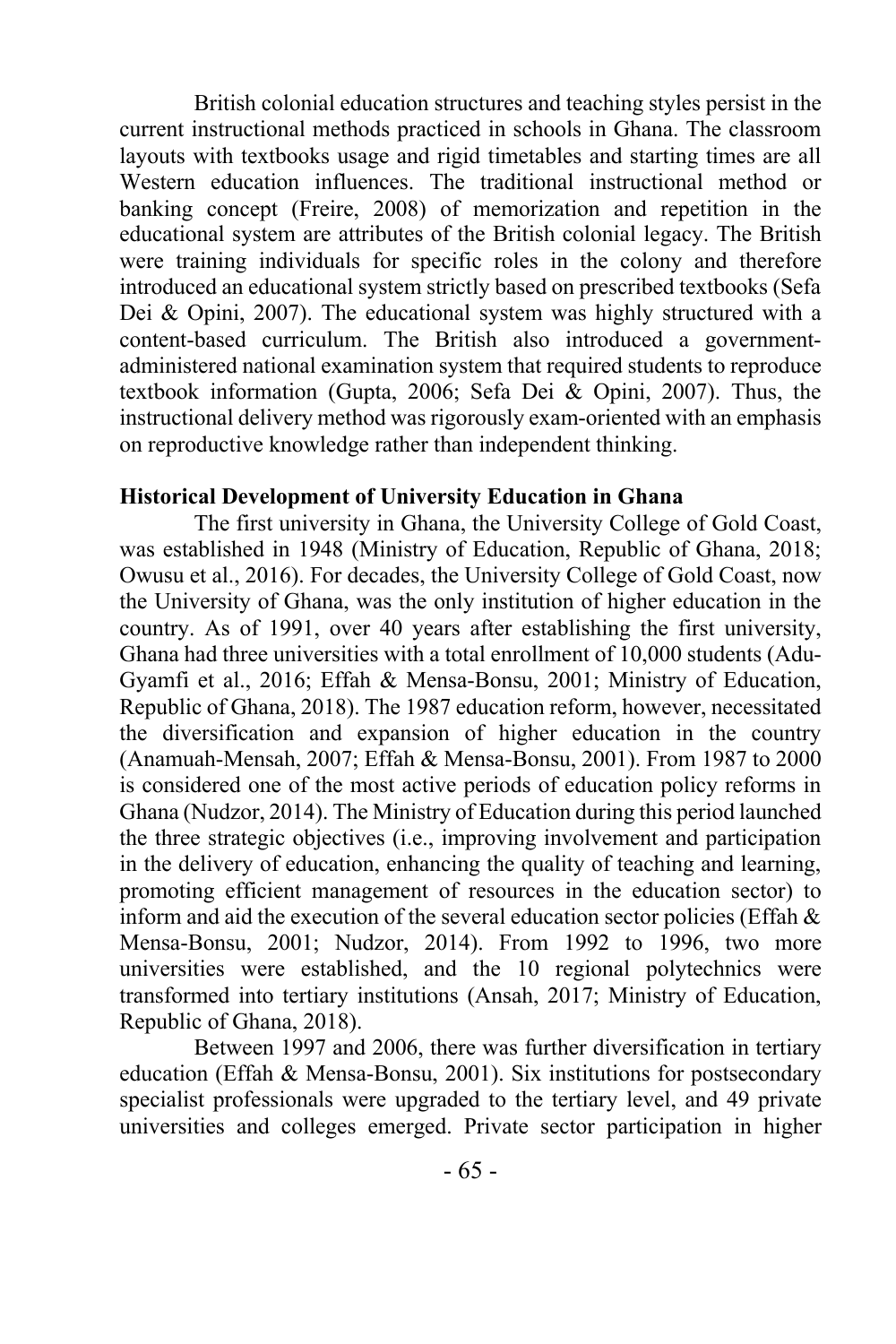education creation increased with the establishment of the National Accreditation Board (2018). Additionally, 18 nurse's training colleges, 39 teacher's training colleges, and an additional public university were established. By 2006, Ghana had six public universities, one institute of public administration, 10 polytechnics, 18 nurse's training colleges, 39 teacher's training colleges, six specialist professional institutions, and 49 private universities and colleges (National Accreditation Board, 2018).

The growth of university education in Ghana is, therefore, recent. This wave of development in the educational sector was possible due to the actions and efforts of the government. These efforts included the 1991 White Paper education reform and the establishment of the National Accreditation Board in 1993. In 2017, Ghana recorded about 181 accredited institutions of higher education in the country (National Accreditation Board, 2018). These institutions include four chartered private universities, two public polytechnics, eight public technical universities, 10 public universities, one regionally-owned tertiary institution, one distance learning institution, five private colleges of education, 11 private nurses training colleges, one private polytechnic, 65 private tertiary institutions, 41 public colleges of education, seven public degree-awarding and professional institutions, 15 public nurses training colleges, five registered foreign institutions, and five tutorial colleges.

## **Lack of Critical Human Capital for Ghana's Socio-Economic Development**

Ghana lacks critical human capital with the appropriate knowledge and skills needed for socio-economic development. Every year, thousands of students graduate from higher institutions of learning in Ghana but do not gain employment because there is a disconnect in the relationship between education, building human capital, and meeting the needs of society and industry (Dai et al., 2008). In 2015, about 71,000 new graduates joined the 200,000 unemployed graduates making a total of 271,000 unemployed graduates (Effah, 2016). These graduates are unemployed because they did not receive the appropriate education that would empower them to pursue opportunities for self-employment or become employable and sought after in the job market (Dai et al., 2008; Effah, 2016).

The World Bank in the 2018 Human Capital Index (HCI) report on Ghana revealed that in the next 18 years, approximately 56% of the country's human capital would go to waste due to the poor quality of the education in the country (African Daily Voice, 2018; Ngnenbe, 2018; The World Bank, 2018). According to the HCI report, the quality of the education system is so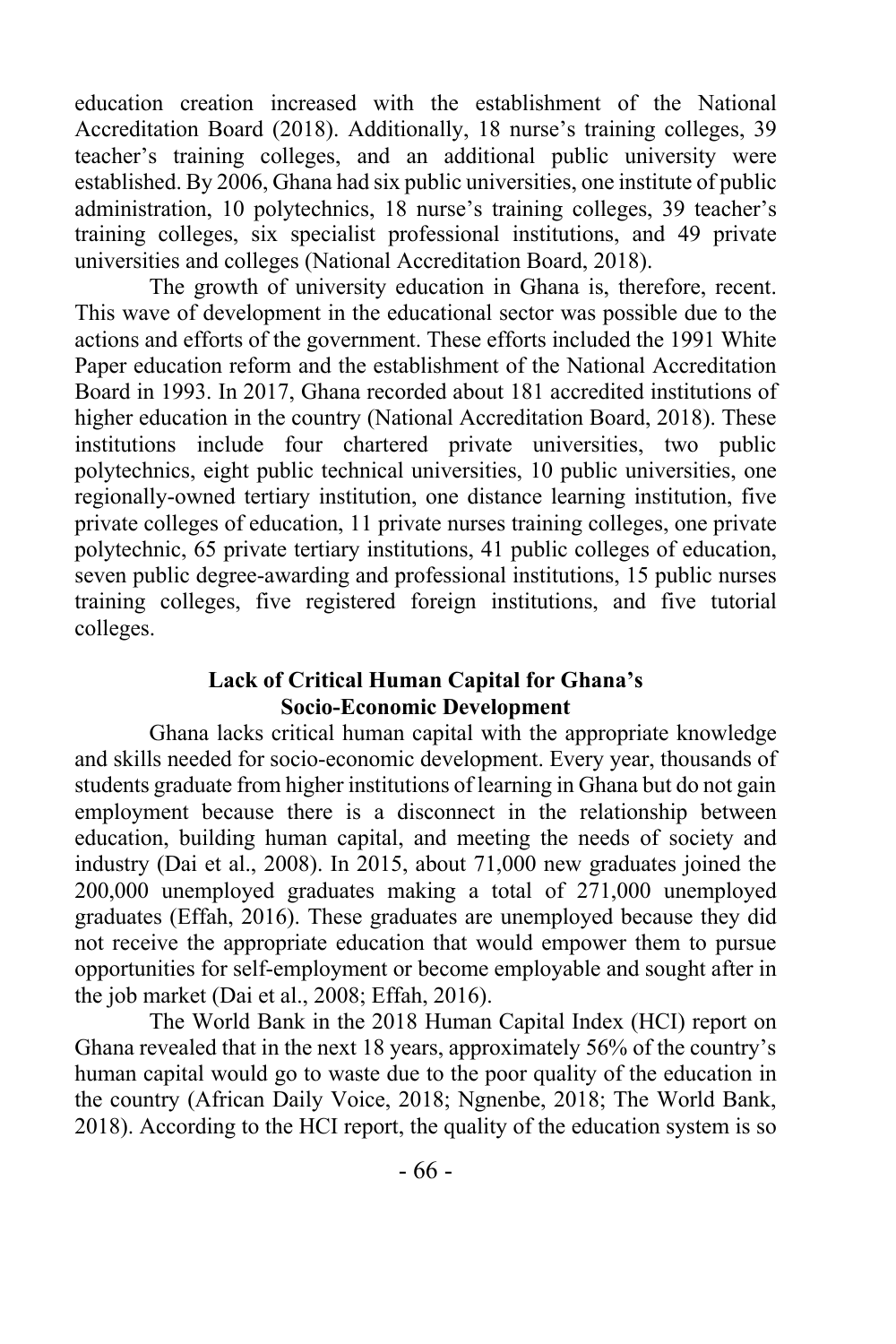impoverished that it would result in the dearth of the human capacity for sustainable national development (GhanaWeb, 2018; Ngnenbe, 2018; The World Bank, 2018). The projections from the HCI report established that if measures are not taken by stakeholders to address the deplorable state of the education system, about only 44% of children would have the chance of becoming productive members of the society in their old age (African Daily Voice, 2018; GhanaWeb, 2018; Ngnenbe, 2018; The World Bank, 2018).

The pursuit of higher education is a significant achievement in every society and is viewed as the development of critical human capital and resource relevant to progress and societal advancement. Higher education produces educated citizenry and well-informed leadership essential for sustainable development. Thus, institutions of higher education are meant to preserve and guide the creation of knowledge, while providing society with the critical human capital equipped with knowledge and skills to address the demands for sustainable socio-economic growth. A higher education that does not serve the purpose of preparing students to be proactive, critical thinkers, and problem-solvers capable of taking actions for societal transformation and advancement is therefore problematic.

#### **FINDINGS**

The research question for this secondary research was: What concepts promote critical education for the development of critical human resources relevant to Ghana's socio-economic development? The literature identified the following four concepts of Paulo Freire's (1970, 2014) critical pedagogy: problem-posing education, teacher and student roles, praxis, and dialogue that promote critical education appropriate for Ghana's socio-economic development (Figure 1). Critical pedagogy is a student-centered approach to teaching and learning that emphasizes students' critical thinking and action leading to the transformation of society and life conditions. Freire's ideology of a critical pedagogy stems from the assertion that education empowers not only students but also initiate social change (Giroux, 2010; McLaren, 1997; Shor, 1993).

#### **Problem-Posing Education**

Problem-posing education advocates cognition and transformative learning (Freire, 1970; Zokaeieh & Alamdari, 2018). Freire (1970, 1973) emphasized problem-posing education as developing students' critical consciousness. Freire further established that students develop knowledge by questioning the status quo and other problematic issues in their lives.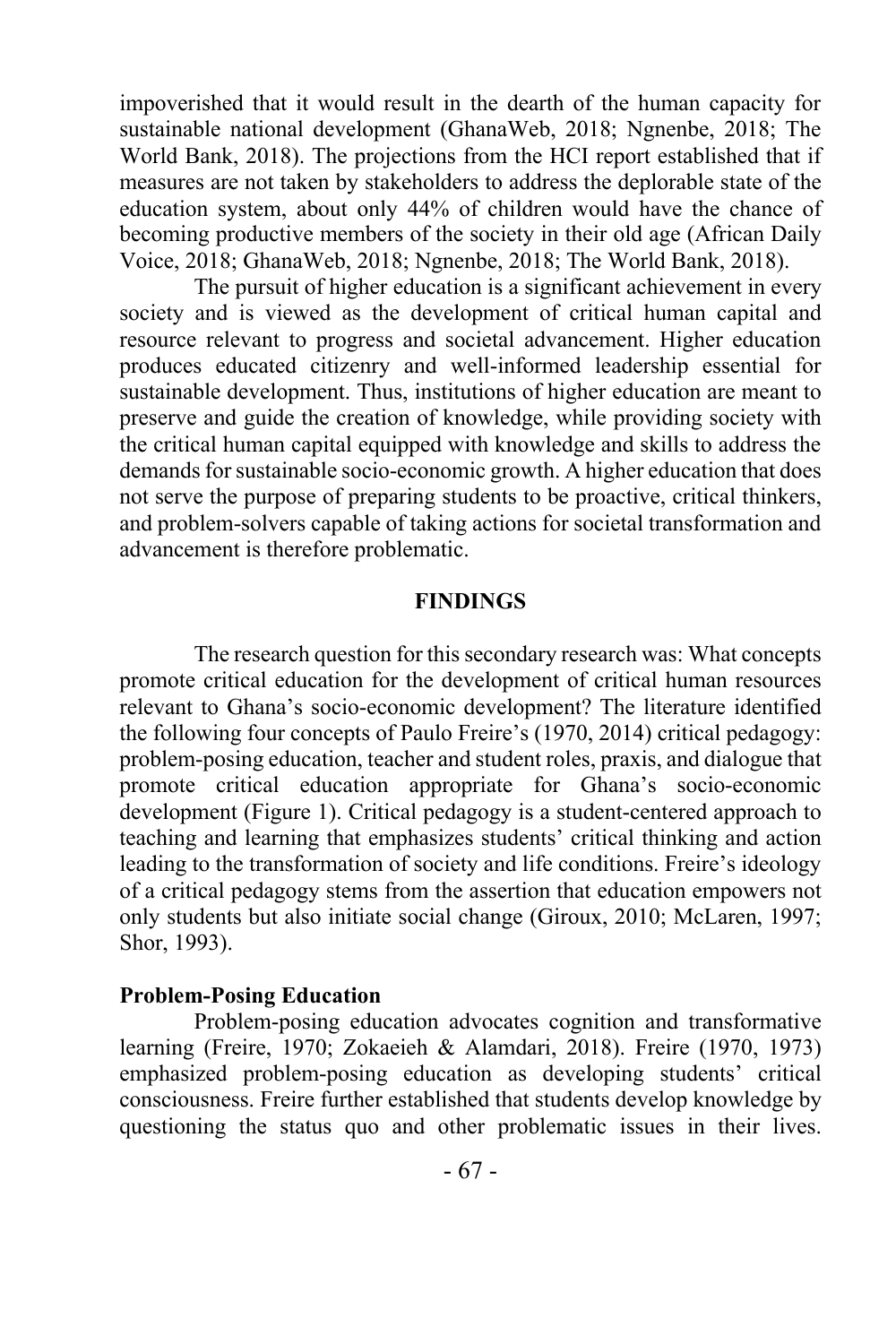Problem-posing education encourages students to ask questions as it is based on their realities and living conditions. Thus, problem-posing education uncovers reality, incites critical thinking, and develops critical consciousness, leading students to take actions that improve life conditions (Freire, 1970, 1998; Kareepadath, 2018).



### **Teacher and Student Roles**

Freire (1972, 1998) argued the teacher and the student should control the educational process and develop knowledge together. Thus, the teacher and the student are critical educators and critical learners in the educational process (Degener, 2001; Moore & Parker, 1986). Because the focus is on creating knowledge together, the teacher maintains an open and friendly relationship with the student (Foley, 2007; Giroux, 1997; Rugut & Osman, 2013). The teacher maintains an open and equal classroom environment by making the class student-centered (Crabtree & Sapp, 2004; Higgins, 1996). The teacher listens to the student's opinions and ideas and accepts the student's feedback on the educational process (Aliakbari & Faraji, 2011; Crabtree & Sapp, 2004; Higgins, 1996).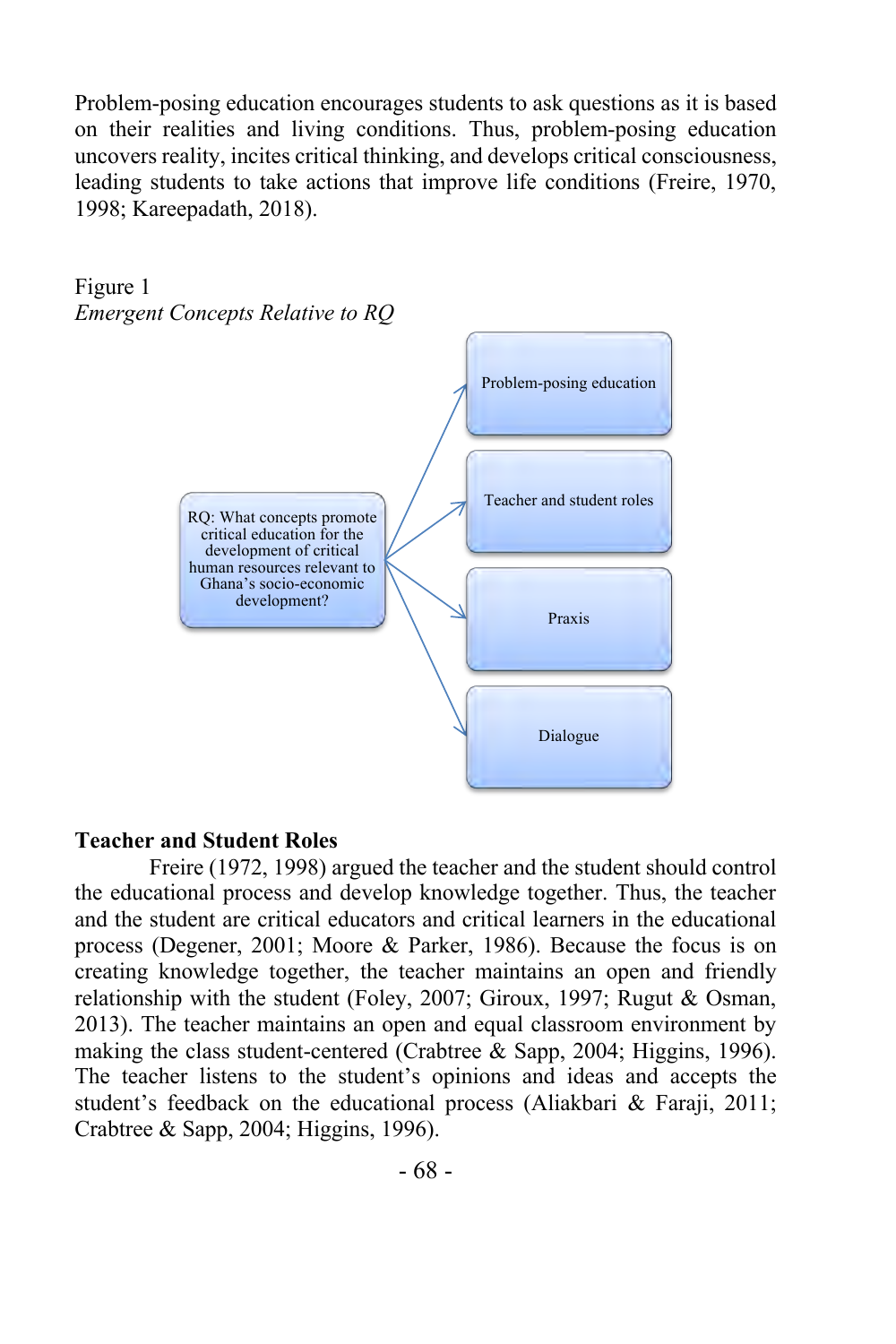Freire established the student is an active participant in the educational process because the teacher and the student negotiate on classroom procedures (Izadinia, 2011; McLaren, 1995). The teacher creates classroom experiences that encourage the student to become an active agent in his or her education (Freire, 1998; Kellner, 1998). Thus, the student has a fluid relationship with the teacher, where the learner can become the teacher and the teacher the learner (Freire, 1970).

### **Praxis**

Freire (1970) argued students achieve critical consciousness through intellectual effort, reflection, and action. Freire explained praxis as the critical reflection and action for implementing educational processes and practices (Keesing-Styles, 2003). Praxis occurs through dialogical processes between partners, the educator, and the learner (Aliakbari & Faraji, 2011; Sadeghi, 2008). Praxis connects theory to transformational action by bridging the gap between education and social transformation (Boyce, 1996; Freire, 1970).

#### **Dialogue**

Freire (1998) maintained dialogue is the foundation of critical education. Dialogue is the means through which students actively involve in their education. Classroom dialogue reduces how much the teacher talks and encourages students to voice their opinions and ideas (Shor, 1992; Freire, 1998, 2014). Thus, dialogue balances the teacher's authority with the students' input (Shor, 1992). Freire (1970) further asserted the importance of establishing dialogue in education. Using dialogue implies using a language that is familiar to both students and the teacher (Freire, 1970, 1985; Rugut & Osman, 2013).

#### **DISCUSSION AND CONCLUSIONS**

Higher education institutions offer the appropriate training to develop students into citizens who build and sustain a stable nation (Sisimwo et al., 2014; Yusuf & Oladimeji, 2015). Society establishes universities and colleges with the primary goal to provide services that nurture students to better themselves and eventually the society (Badu-Nyarko & Torto, 2014; French, 2009; Sisimwo et al., 2014). Therefore, the education at the tertiary level should train students with a sense of open-mindedness, logic, and critical consciousness required to build productive citizens that meet societal needs.

Classroom education contributes to the overall development of individuals. Effective instructional strategies in the classroom are essential to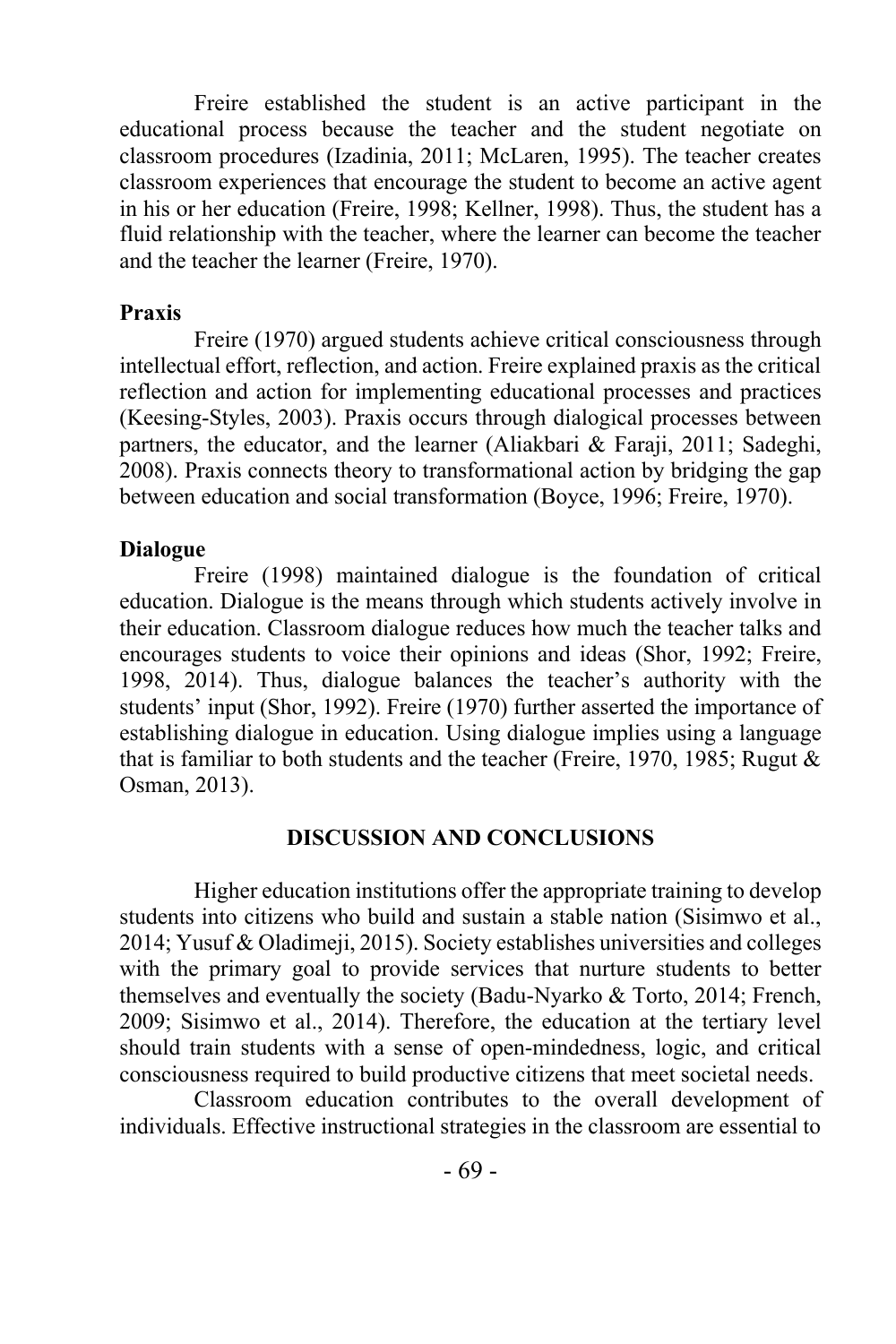ensuring students receive the best out of their education in higher education institutions (Badu-Nyarko & Torto, 2014; Sisimwo et al., 2014). Therefore, curriculum design and instructional methods become relevant to how students understand, learn, and live. Teaching methods such as traditional face-to-face lectures or expository, direction, collaboration, and discovery determine students' learning outcomes (Awidi, 2008; Badu-Nyarko & Torto, 2014; French, 2009; Yusuf & Oladimeji, 2015). These instructional methods also assess the quality of education students receive in school.

Education as the foundation for future sustenance of individuals and society is closely linked to the method of instruction adopted in the intellectual transformation of students (Freire, 2008; Sisimwo et al., 2014; Yusuf & Oladimeji, 2015). Quality education and appropriate training to meet societal needs is essential and should be considered when designing curriculum and instructional strategies. Through student-centered instructional methods, students can develop reasoning abilities, critical and creative thinking skills, problem-solving techniques as well as connect knowledge and relate information to different environments and contexts. However, student-centered instruction methods are non-existing in the tertiary education system in Ghana.

The majority of higher education institutions in Ghana practice the traditional method of instruction (Awidi, 2008; French, 2009), which Freire (2005, 2008) referred to as the banking concept. The banking concept is the method of instruction that treats students as receptors into which teachers deposit knowledge and, as such, does not encourage critical consciousness and the ownership of knowledge in students (Freire, 2005, 2008; Gutek, 2014). Most universities in Ghana utilize curricula that rely heavily on textbooks usage and traditional face-to-face lecture form of teaching (Awidi, 2008; Badu-Nyarko & Torto, 2014; French, 2009). Thus, these universities have adopted a teacher-centered approach to education where teaching has become the emphasis instead of learning.

There has also been an increased magnitude in class sizes prompting instructors to use public address systems during lectures (Awidi, 2008; French, 2009). Thus, there is both a literal and philosophical distance between teachers and students. For example, aside from teachers and students' distinct roles, there is also the two-thirds chance that some students may not hear or follow lectures due to the large classes and potential system failure (Awidi, 2008). Also, students do not receive any form of feedback from instructors to help them improve academically. According to Awidi (2008), many instructors do not assess students' performance through assignments in the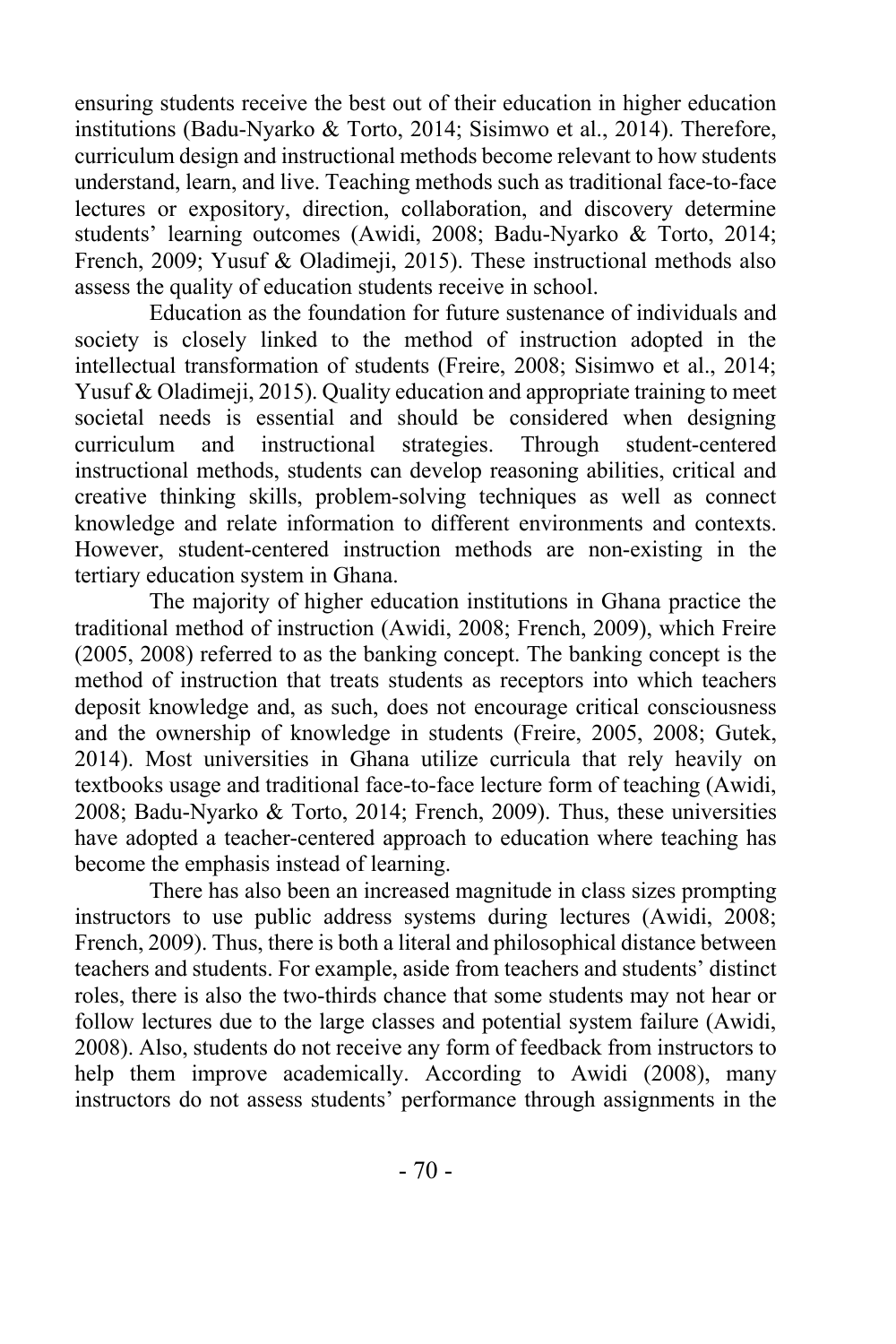course of the semester, and the few who do only provide grades without comments.

The structure and operation of Ghanaian universities and colleges should reflect the needs and aspirations for socio-economic development. The instructional delivery methods currently practiced in many Ghanaian universities and colleges are, therefore, problematic. Students in these institutions should not only receive information and knowledge like receptors, but should also gain consciousness by expanding their logical, critical thinking, and problem-solving skills. Students need to learn and develop the curiosity to explore issues and ideas through communication and discussions with colleagues as well as teachers.

To address this problem means acknowledging the questionable formation and development of students who are also citizens and the future leaders of Ghana. Several decades after independence, Ghana is still practicing the colonial educational curriculum, which had one agenda: To create a class of low-level bureaucrats and clerks who could occupy administrative positions that supported colonial rule (MacBeath, 2010; Segura, 2009). During the colonial era, the curriculum for instruction had no relevance to the local people as, by design, only served the interests of the colonial masters.

An educational system that had no relevance to preindependence Ghana is definitely of no use to postindependence Ghana. It is, therefore, worrisome when current instructional delivery methods practiced in educational institutions in many of the nation's institutions of higher education still bear the remnants of colonial education, such as rigid curriculum with little or no discussions and interaction in the classroom. Due to these factors, there is no creativity and transformation as students are separated from inquiry and only perform the role of listening, memorizing, and repeating the thoughts and ideas teachers narrate in the classroom. Again, these practices do not create a conducive environment for the cultivation of critical thinking skills and the development of critical consciousness within students.

The aim of education is more than mere learning. Education should be about the critical examination of the social world, resulting in actions that serve the best interest of society (Aliakbari & Faraji, 2011; Ares, 2006; Freire, 2008). Education should be conducted in an environment with curriculum and instructional strategies that enable the incorporation of the lived experiences, language, and knowledge of students. Thus, education should be about making students critical thinkers and problem-solvers who can assume roles for socio-economic development.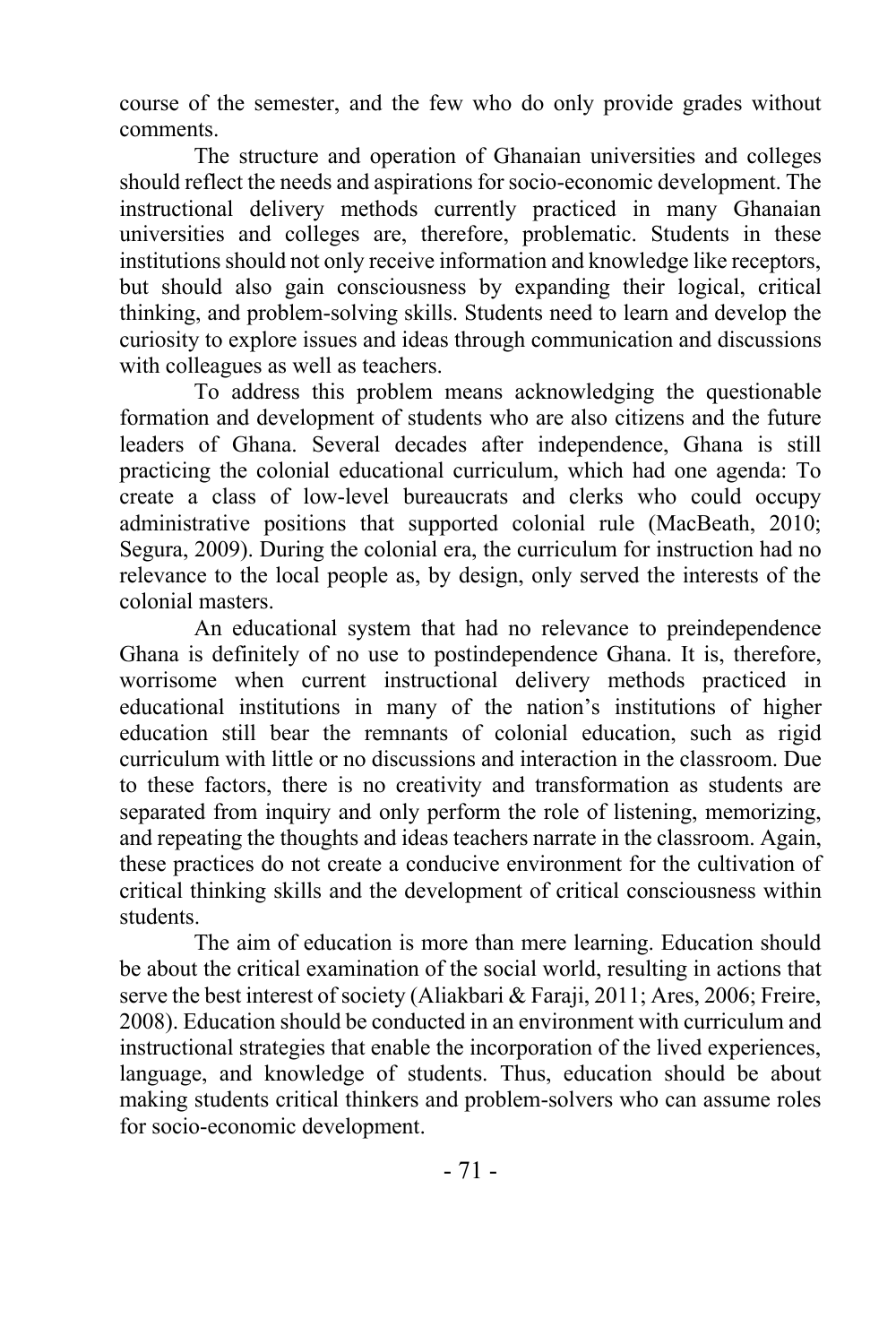The time has come for the Ghanaian education system to introduce a critical pedagogy into the educational curriculum. Critical pedagogy is an educational philosophy that seeks to empower students through thought and action (Aliakbari & Faraji, 2011; Freire, 1968, 2014). The philosophy emphasizes students' critical thinking and action, which leads to the transformation of society and living conditions. This teaching and learning approach makes students the subjects of their education rather than playing the passive role as objects. As such, the actions of students are geared towards transforming societies through problem-based education. When students are exposed to problem-based education, they can question the status quo and other problematic issues, cultivate critical thinking skills, and develop critical consciousness. Also, when students possess critical consciousness, they are not only in the position to improve their individual life conditions but also take actions that serve the best interest of everyone by building a more just society.

The concepts of critical pedagogy, including problem-posing education, the assignment of roles to teachers and students, the translation of thoughts into actions, and the promotion of classroom dialogue, need to be introduced in the curriculum and teaching in Ghana. The introduction of problem-posing education will assist students in developing knowledge by questioning the status quo and other problematic issues in their lives. The assignment of teacher and student roles in the classroom will make the teacher and the student both subjects and in charge of the educational process of developing knowledge. The application of theory to solve real problems will also be promoted. This concept will involve critical reflection and action for implementing educational processes and practices. Additionally, the promotion of classroom dialogue will enhance classroom communication, thereby creating critical inter-subjectivity between the student and the teacher and between the student and his or her world. This process will empower students to reflect on what is known and what is unknown and be in the position to take actions that are critical to transforming reality.

Many individuals in Ghana continue to receive education in traditional classrooms in which the content conforms with the status quo and still retain remnants of colonial education. The kinds of instructional methods in these educational settings minimize the critical literacy and awareness of individuals the country needs to address some of its complex problems, such as poverty and unemployment. Introducing critical pedagogy in Ghanaian classrooms will inform and facilitate the development of individuals who understand their history and current situations and are equipped with the tools to participate in their society actively. Ghana's educational system needs to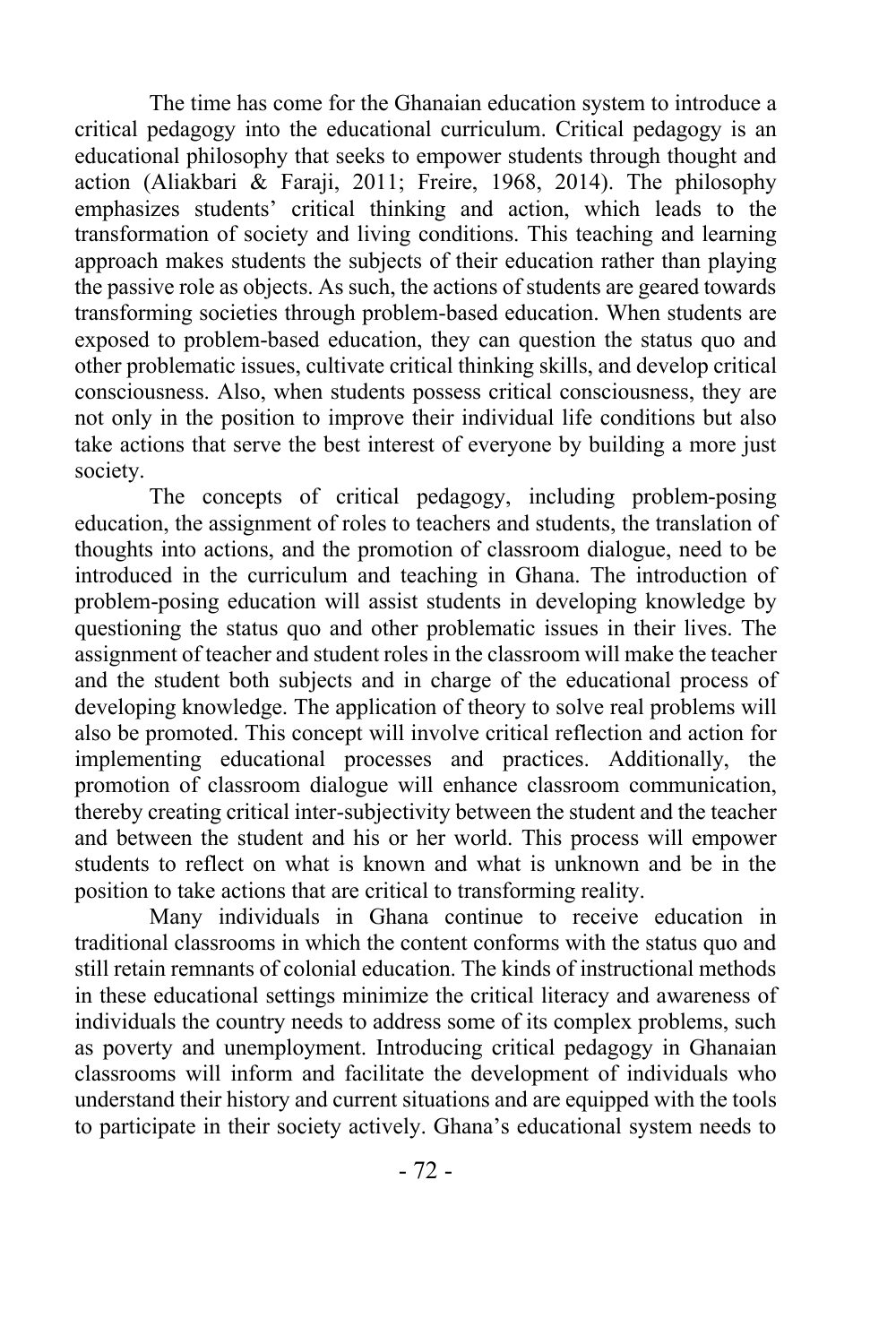introduce new instructional delivery methods that teach students not to be passive and compliant. The educational process should allow students to grow their critical thinking capabilities, understand social systems, recognize political and social injustice, and act to rectify problematic situations.

Critical pedagogy as an educational strategy should be applied to Ghana's education system. Critical pedagogy, a student-centered learning strategy that challenges the construction of knowledge in schools and society, should be the focus of educators in a developing nation such as Ghana. This approach will not only challenge institutional structures but also put agency in the hands of students. Critical pedagogy is the instructional approach Ghana needs to empower its citizens to become critical thinkers, problemsolvers, and change agents who can address the country's complex problems and champion the cause for socio-economic development.

## **IMPLICATIONS**

This research has implications for expanding the limited research on the instructional delivery methods in Ghanaian institutions of higher education (French, 2009). As revealed in the literature, current instructional delivery methods practiced in the majority of tertiary institutions in Ghana still bear the remnants of British colonial education (MacBeath, 2010; Sefa Dei & Opini, 2007). For example, the classroom layouts, textbooks usage, and rigid timetables are British colonial education influences that are still being practiced. There is a dearth in the contemporary literature relative to the instructional delivery methods that could break this trend. Thus, the findings of this study contribute to the literature by expanding the body of knowledge relative to teaching and learning strategies that discourage the traditional instructional method or banking concept of memorization and repetition of knowledge.

Furthermore, the paper contains information that may provide insight and understanding to educational policymakers. In a country such as Ghana, this paper is an invaluable document that departments of education, the Ministry of Education, and other educational bodies may find useful when making policies in the field. Such educational policies may also become beneficial to other countries in the sub-region and beyond facing similar challenges with curriculum and instruction at the tertiary level.

Moreover, this research will be valuable to institutions of higher education that seek to address educational issues related to curriculum design and instructional delivery methods. Many institutions struggle with the unilateral approach with an emphasis on teaching instead of learning (Awidi,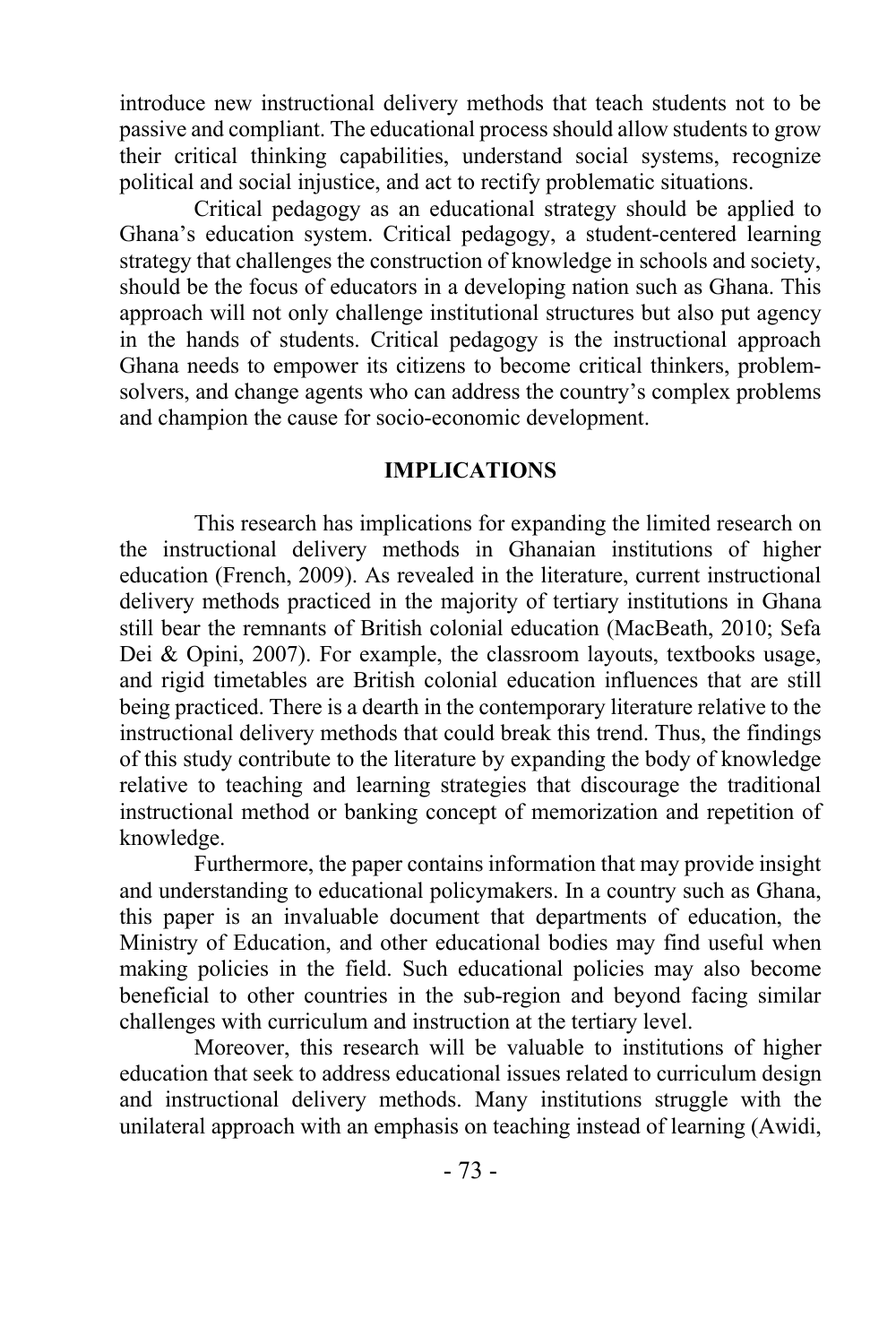2008; Badu-Nyarko & Torto, 2014; French, 2009; Sisimwo et al., 2014). There is also a heavy reliance on structured curriculums with little or no room for student-student or teacher-student interactions. Thus, the paper presents new perspectives that could be explored by these institutions.

## **REFERENCES**

- Adu-Gyamfi, S., Donkor, W. J., & Adinkra Addo, A. (2016). Educational reforms in Ghana: Past and present. *Journal of Education and Human Development*, *5*(30), 158-172. https://doi.org/10.15640/jehd.v5n3a17
- African Daily Voice. (2018, November 6). *World Bank predicts gloomy scenario for Ghana*. https://africandailyvoice.com/en/2018/11/06/world-bank-predictsgloomy-scenario-ghana/
- Akyeampong, K. (2004). Aid for self-help effort? A sustainable alternative route to basic education in northern Ghana. *Journal of International Cooperation in Education*, *7*(1), 41-52. Retrieved from http://sro.sussex.ac.uk/id/eprint/49/
- Alexander, N. C. (2001). Paying for education: How the World Bank and the International Monetary Fund influence education in developing countries. *Peabody Journal of Education*, *76*(3-4), 285-338. https://doi.org/10.1080/0161956X.2001.9682002
- Aliakbari, M., & Faraji, E. (2011). Basic principles of critical pedagogy. *Historical and Social Sciences IPEDR*, *17*, 77-85. http://www.ipedr.com/vol17/14- CHHSS%202011-H00057.pdf
- Anamuah-Mensah, J. (2007). Management of higher education. In J. Anamuah-Mensah & A. O. Agu (Eds.), *Managing the educational system in Ghana in the era of globalization and change*. University of Education Winneba.
- Anamuah-Mensah Committee. (2002). *Meeting the challenges of education in the 21st century. A report of the president's committee for the review of education in Ghana*. Government of Ghana.
- Ansah, F. (2017). Affiliation policy rhetoric and reality in the Ghanaian higher education context. *The Online Journal of Quality in Higher Education*, *4*(4), 37-45. https://doi.org/10.1080/1360080X.2019.1575176
- Antwi, M. (1992). *Education, society and development in Ghana*. Unimax Publishers Limited.
- Ares, N. (2006). Political aims and classroom dynamics: Generative processes in classroom communities. *Radical Pedagogy*, *8*(2), 12-20. http://hdl.handle.net/1802/27333
- Arnot, M. (2008, December 4-6). *Educating young citizens: Social discrimination, gender equality and global democratic issues* [Paper presentation]. State Council for Educational Research Conference, Kerala, India.
- Awidi, I. T. (2008). Developing an e-learning strategy for public universities in Ghana. *Educause Quarterly*, *31*(2), 66-69. https://net.educause.edu/ir/library/pdf/EQM0828.pdf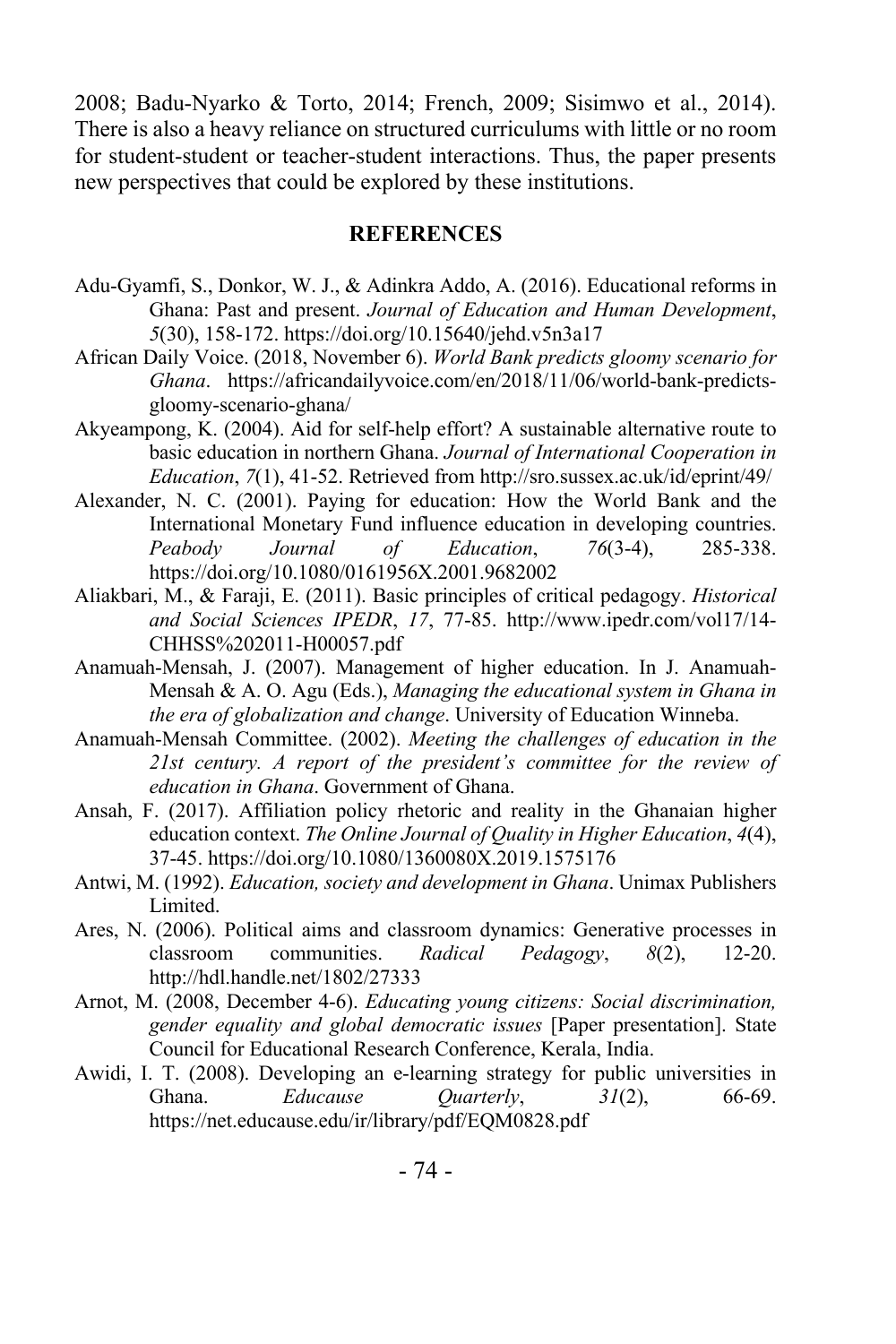- Badu-Nyarko, S. K., & Torto, B. A. (2014). Teaching methods preferred by part-time tertiary students in Ghana. *International Journal of Humanities and Social Science*, *4*(1), 226-233. http://www.ijhssnet.com/
- Boyce, M. (1996). Teaching critically as an act of praxis and resistance. *Electronic Journal of. Radical Organisation Theory*, *2*(2), 2-9. https://www.mngt.waikato.ac.nz/ejrot/EJROT(newdesign).asp
- Crabtree, R. D., & Sapp, D. A. (2004). Your culture, my classroom, whose pedagogy? Negotiating effective teaching and learning in Brazil. *Journal of Studies in International Education*,  $\frac{8(1)}{2}$  105. https://doi.org/10.1177/1028315303260826
- Crook, R. (2003). Decentralisation and poverty reduction in Africa: The politics of central-local relations. *Public Administration and Development*, *23*(1), 77- 88. https://doi.org/10.1002/pad.261
- Dai, K. A., Tsadidey, S., Ashiagbor, I., & Baku, M. D. (2008). *Graduate unemployment in Ghana: Possible case of poor response of university programs to the demands of the job market*. ROCARE / ERNWACA.
- Degener, S. (2001). Making sense of critical pedagogy in adult literacy education. *Review of Adult Learning and Literacy*, *2*(2). http://www.ncsall.net/?id=562
- Dewey, A., & Drahota, A. (2016). *Introduction to systematic reviews: online learning module.* Cochrane Interactive Learning. https://training.cochrane.org/interactivelearning/module-1-introductionconducting-systematic-reviews
- Effah, K. (2016). *271,000 unemployed graduates expected in 2015 – Prof. Yankah*. https://yen.com.gh/17467-271000-unemployed-graduates-expected-2015 prof-yankah.html
- Effah, P., & Mensa-Bonsu, H. J. A. N. (2001). *Governance of tertiary education institutions in Ghana: A manual*. NCTE.
- Foley, P. (2007, October 3-7). *A case for and of critical pedagogy: Meeting the challenge of liberatory education at Gallaudet University* [Paper presentation]. American Communication Association's Annual Conference, Taos, NM, United States.
- Freire, P. (1968). *Pedagogy of the oppressed*. Seabury Press.
- Freire, P. (1970). *Pedagogy of the oppressed*. Continuum Books.
- Freire, P. (1972). *Pedagogy of the oppressed*. Penguin Books.
- Freire, P. (1973). *Education for critical consciousness*. Seabury Press.
- Freire, P. (1985). *The politics of education: culture, power, and liberation*. Bergin & Garvey.
- Freire, P. (1998). *Pedagogy of freedom: Ethics, democracy, and civic courage*. Rowman and Littlefield.
- Freire, P. (2005). *Pedagogy of the oppressed*. Continuum International Publishers.
- Freire, P. (2008). The banking concept of education. In D. Bartholomae & A. Petrosky (Eds.), *Ways of reading* (pp. 242-254). Bedford.
- Freire, P. (2014). *Pedagogy of hope: Reliving pedagogy of the oppressed*. Bloomsbury.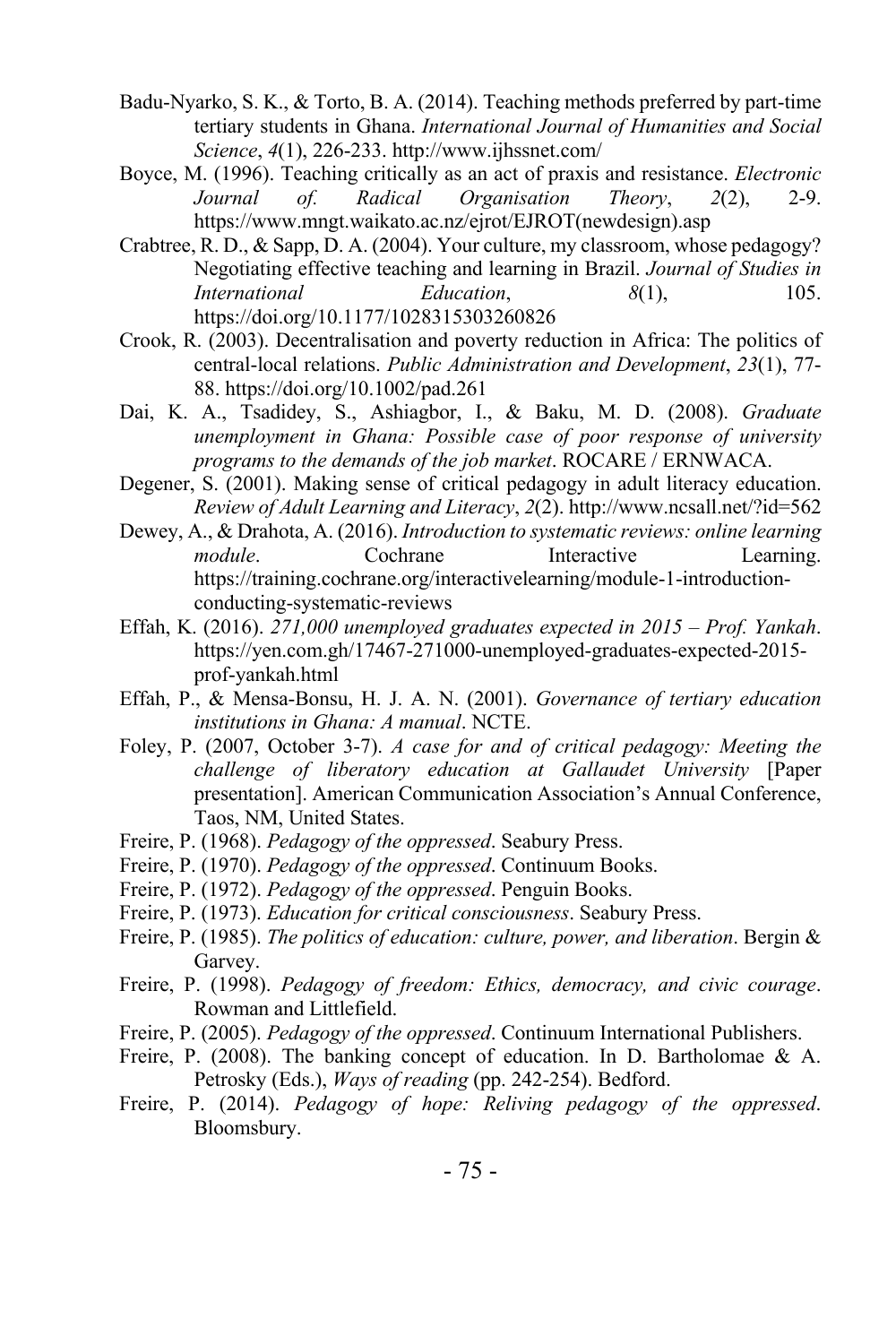- French, P. L. (2009). *The craft of teaching: Learning, assessment & quality assurance in undergraduate education designing and conducting courses for effective learning in a course- credit semester system*. University of Ghana.
- GhanaWeb. (2018, November 6). *Poor education to affect Ghana's human capital - World Bank*. http://www.ghheadlines.com/agency/ghana-web- /20181106/95753389/poor-education-to-affect-ghanas-human-capitalworld-bank//?jwsource=cl
- Giroux, H. A. (1997). *Pedagogy and the politics of hope: Theory, culture, and schooling. A critical reader*. West view Press.
- Giroux, H. A. (2010, October 17). Lessons from Paulo Freire. *The Chronicle of Higher Education*. http://chronicle.com/article/Lessons-From-Paulo-Freire/124910
- Gupta, A. (2006). *Early Childhood Education, Postcolonial Theory, and Teaching Practices in India: Balancing Vygotsky and the Veda*. Palgrave.
- Gutek, G. (2014). *Philosophical, ideological, and theoretical perspectives on education* (2nd ed.). Pearson.
- Higgins, E. T. (1996). Knowledge activation: Accessibility, applicability, and salience. In E. T. Higgins & A. W. Kruglanski (Eds.), *Social psychology: Handbook of basic principles* (pp. 133-168). Guilford.
- Izadinia, M. (2011). Incorporating the principles of critical pedagogy into a teacher efficacy measure. *English Language Teaching*, *4*(2), 138-150. https://doi.org/10.5539/elt.v4n2p138
- Kareepadath, V. P. (2018). Critical pedagogy in practice: A case study from Kerala, India. *Journal of Pedagogy*, *9*(2), 33-54. https://doi.org/10.2478/jped-2018- 0010
- Keesing-Styles, L. (2003). The relationship between critical pedagogy and assessment in teacher education. *Radical Pedagogy*, *5*(1), 1-20. http://radicalpedagogy.icaap.org/content/issue5\_1/03\_keesing-styles.html
- Kellner, D. (1998). Multiple literacies and critical pedagogy in a multicultural society. *Educational Theory*, *48*(1), 103-122. https://pages.gseis.ucla.edu/faculty/kellner/essays/multipleliteraciescritical pedagogy.pdf
- Kingsley, E. J. (2007, March). Ghana@50. *GhanaWeb*. https://www.ghanaweb.com/GhanaHomePage/#
- Kumar, K. (1991). *Political agenda of education: A study of colonialist ideas*. Sage.
- MacBeath, J. (2010). *Living with the colonial legacy: The Ghana story*. The Centre for Commonwealth Education.
- McLaren, P. (1995). *Critical pedagogy and predatory culture: Oppositional politics in a postmodern era*. Routledge.
- McLaren, P. (1997). *Critical pedagogy. Teaching Education*, *9*(1), 1-1. https://doi.org/10.1080/1047621970090101
- McLaren, P. (1998). Revolutionary pedagogy in post-revolutionary times: Rethinking the political economy of critical education. *Educational Theory*, *48*(4), 431- 462. https://doi.org/10.1111/j.1741-5446.1998.00431.x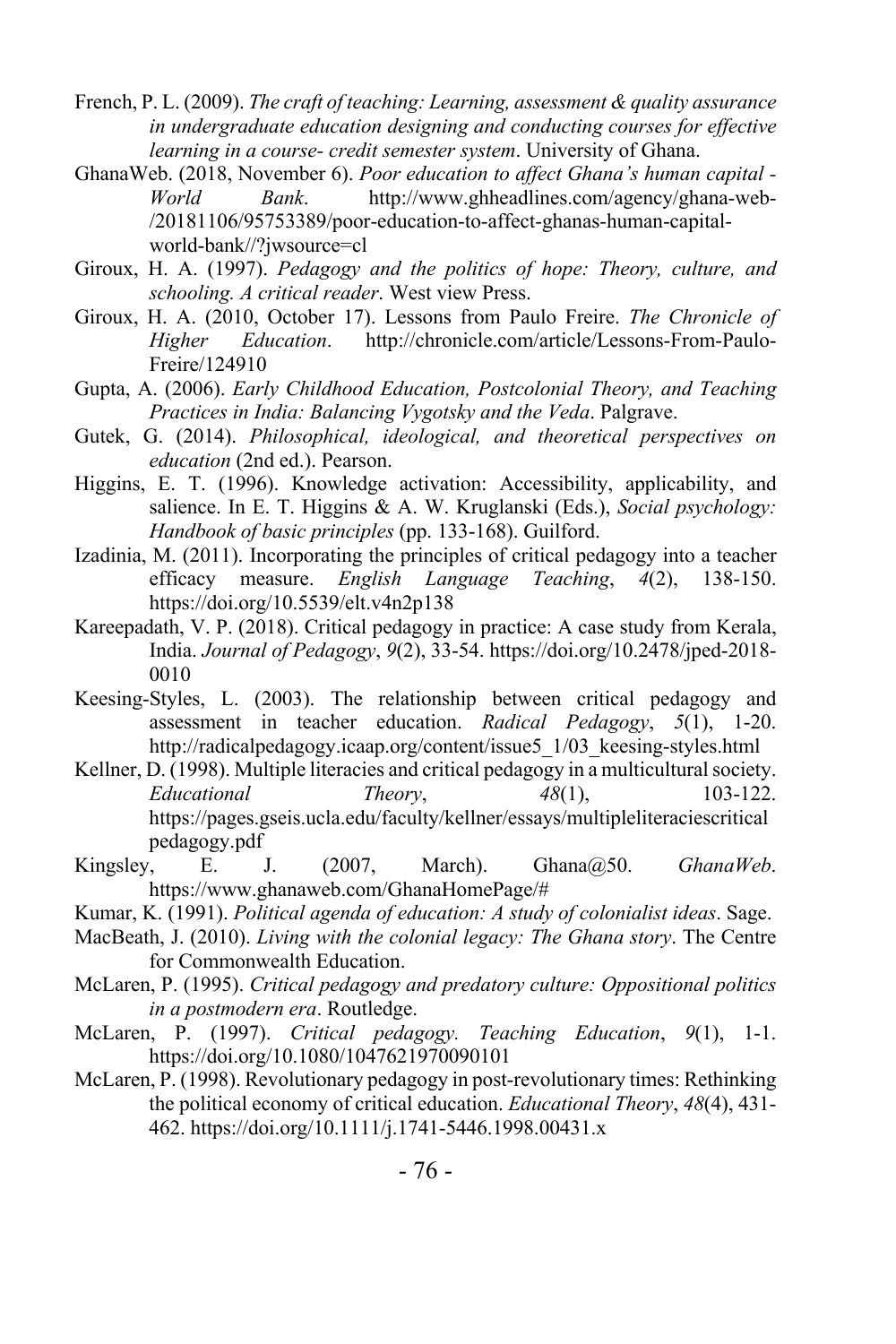- McWilliam, H. O. A., & Kwamena-Poh, M. A. (1975). *The development of education in Ghana*. Longman.
- Mfum-Mensah, O. (2009). An exploratory study of the curriculum development process of a complementary education program for marginalized communities in northern Ghana. The Ontario Institute for Studies in Education of the University of Toronto, *Curriculum Inquiry*, *39*(2), 343-367. http://www.curriculuminquiry.org/
- Ministry of Education, Republic of Ghana. (2018). *Divisions of education*. http://moe.gov.gh/
- Moore, B. N., & Parker, R. (1986). Critical thinking. Mayfield Publishing Company. National Accreditation Board. (2018). *Accredited tertiary institutions and programmes as at December 31, 2017*. http://www.nab.gov.gh/news1/472 accredited-institutions-and-programmes-as-at-december-31-2017
- National Accreditation Board. (2018). *Accredited tertiary institutions and programmes as at December 31, 2017*. http://www.nab.gov.gh/news1/472 accredited-institutions-and-programmes-as-at-december-31-2017
- Ngnenbe, T. (2018, November). Poor education to affect Ghana's human capital. *Graphic Online*. https://www.graphic.com.gh/news/general-news/pooreducation-to-affect-ghana-s-human-capital.html
- Nudzor, H. P. (2014). An analytical review of education policy making and implementation processes within the context of "Decentralized System of Administration" in Ghana. *SAGE Open*, *4*(2), 1-11. https://doi.org/10.1177/2158244014530885
- Obeng, C. S. (2002). *Home was uncomfortable, school was hell: A confessionalistethnographic account of belief systems and socio-educational crises in the schooling of Ghanaian rural girls*. Nova Science Publishers.
- Odaga, A., & Heneveld, W. (1995). *Girls and schools in sub-Saharan Africa: From analysis to action* (Technical Paper No. 298). World Bank.
- Osei, R. (2010, March 17). *How could Thrasymachus be so right? Justice is seldom fair to all* [Paper presentation]. The 16th Annual Conference of the International Society for African Philosophy and Studies, University of Cape Coast, Ghana.
- Owusu, A. K., Opare, J. A., & Larbie, E. (2016). Politics and Ghana's pre-tertiary curriculum reform programmes: Have these helped the nation? *International Journal of Academic Research in Education and Review*, *4*(5), 163-173. https://doi.org/10.14662/IJARER2016.056
- Roberts, C. (2010). *The dissertation journey: A practical and comprehensive guide to planning, writing, and defending your own dissertation* (2nd ed.). Corwin.
- Rugut, E., & Osman, A. (2013). Reflection on Paulo Freire and classroom relevance. *American International Journal of Social Science*, *2*(2), 23-28. https://www.aijssnet.com/journals/Vol\_2\_No\_2\_March\_2013/3.pdf
- Sadeghi, S. (2008). Critical pedagogy in an EFL teaching context: An ignis fatuus or an alternative approach? *Journal for Critical Education Policy Studies*, *6*(1), 276-295. http://www.jceps.com/archives/572